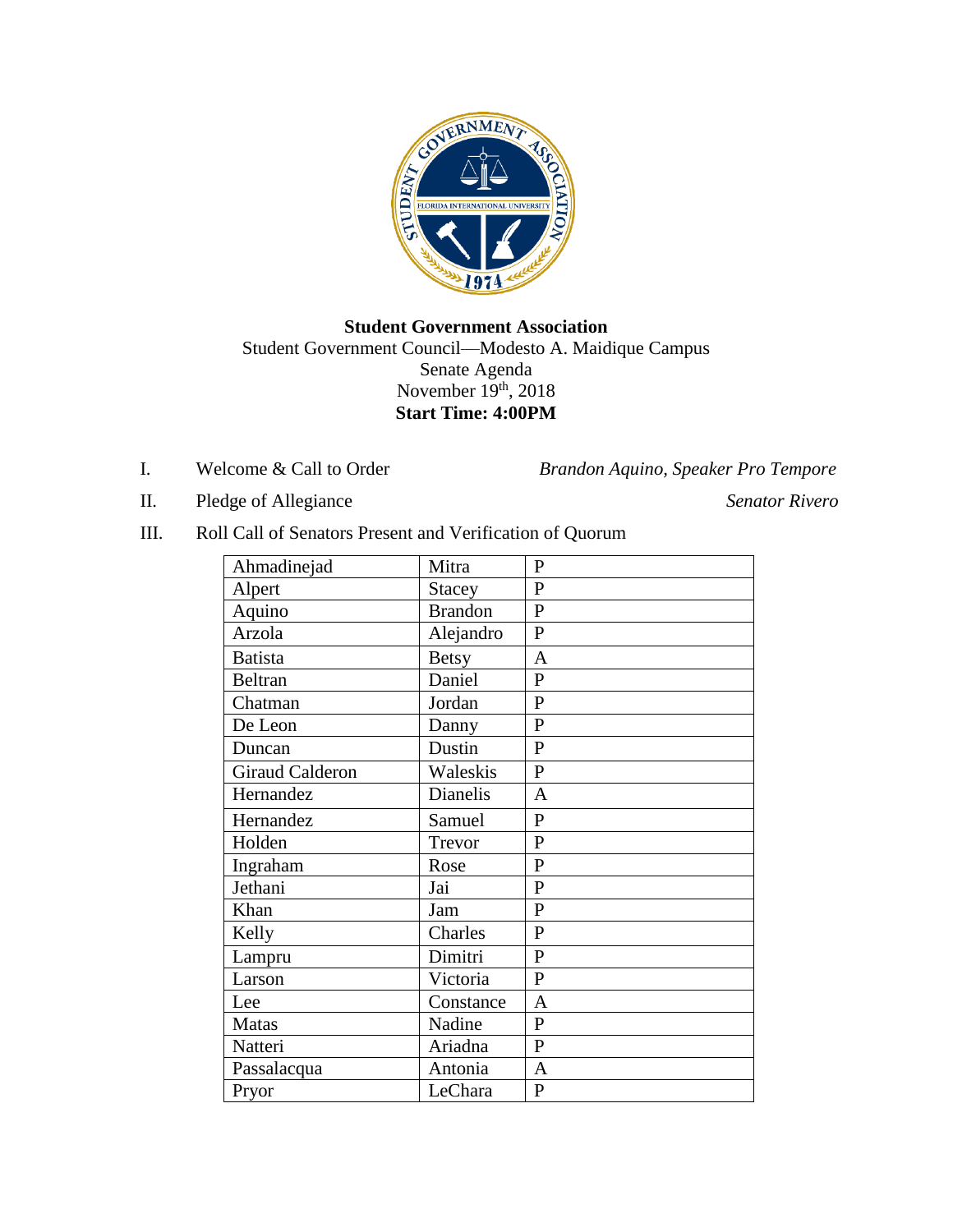| Raudales  | Amelia  | P |
|-----------|---------|---|
| Rivero    | Carlos  | P |
| Rodriguez | Melanie | P |
| Sanchez   | Rebecca | A |
| Santos    | Samuel  | P |
| Simpson   | Tidjan  | P |
| Spencer   | Jessica | P |
| Suarez    | Luis    | P |
| Vera      | Bertha  | A |
| Vulcain   | Dylan   | P |
| Zahedi    | Leila   | P |
|           | 29/35   |   |

- A. Quorum verified with 29 senators present.
- IV. Approval of the Minutes from October 29th, 2018
	- A. Senator Santos moves to approve the Minutes from October 29<sup>th</sup>, 2018. Senator Larson seconds the motion. Motion passes.
- V. Adoption of the Agenda
	- A. Senator Larson moves to add the Confirmation of the Rules, Legislation, and Judiciary Committee Chair to Item A and the Confirmation of the Internal Affairs Committee Chair to Item B of the Agenda. Senator Duncan seconds the motion. Motion passes.
	- B. Senator Ahmadinejad moves to add the Confirmation of the Graduate Student Secretary. Senator Matas seconds the motion. Motion passes.
	- C. Senator Larson moves to add the Confirmation of the Secretary of Veteran Affairs to the Agenda. Senator Duncan seconds the motion. Motion passes.
	- D. Senator Larson moves to approve the Agenda. Senator Kelly seconds the motion. Motion passes.
- VI. Invited Speakers
	- A. There were none.
- VII. Special Orders
	- A. There were none.
- VIII. Vetoed Legislation
	- A. There were none.
- IX. Second Readings
	- A. There were none.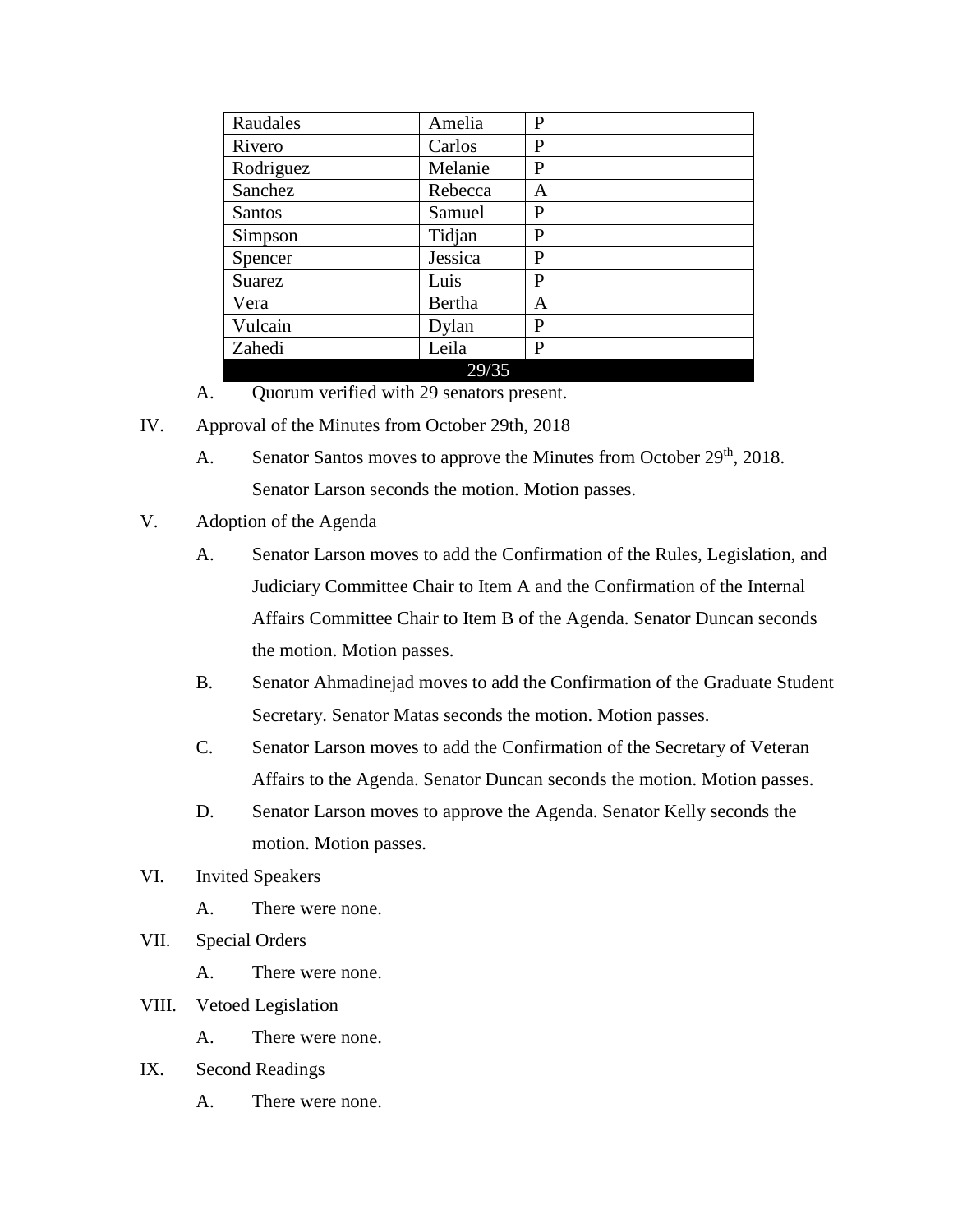- X. Unfinished Business
	- A. SA1812
		- 1. First Reading Senator Ingraham
		- 2. Question and Answer Period
		- 3. Senator Ingraham moves to discuss SA1812 for 5 minutes. Senator Duncan seconds the motion. Motion passes.
		- 4. Senator Natteri moves to close discussion close. Senator Rodriguez seconds the motion. Motion passes.
		- 5. Senator Natteri moves to bypass the second reading of SA1812. Senator Giraud-Calderon seconds the motion. Motion passes.
		- 6. Senator Arzola moves to vote on SA1812. Senator Ingraham seconds the motion passes. Alejandro voting, Rose 2nd, Motion

|                        |                | SA1812         |             |
|------------------------|----------------|----------------|-------------|
| Ahmadinejad            | Mitra          | $\mathbf{P}$   | Y           |
| Alpert                 | <b>Stacey</b>  | $\mathbf{P}$   | Y           |
| Aquino                 | <b>Brandon</b> | $\overline{P}$ | Y           |
| Arzola                 | Alejandro      | $\mathbf{P}$   | Y           |
| <b>Batista</b>         | <b>Betsy</b>   | $\overline{A}$ |             |
| <b>Beltran</b>         | Daniel         | $\mathbf{P}$   | Y           |
| Chatman                | Jordan         | $\mathbf{P}$   | $\mathbf Y$ |
| De Leon                | Danny          | $\overline{P}$ | Y           |
| Duncan                 | Dustin         | $\mathbf{P}$   | Y           |
| <b>Giraud Calderon</b> | Waleskis       | $\mathbf{P}$   | Y           |
| Hernandez              | Dianelis       | $\overline{A}$ |             |
| Hernandez              | Samuel         | $\mathbf{P}$   | Y           |
| Holden                 | Trevor         | $\overline{P}$ | Y           |
| Ingraham               | Rose           | $\mathbf{P}$   | $\mathbf Y$ |
| Jethani                | Jai            | $\mathbf{P}$   | $\mathbf Y$ |
| Khan                   | Jam            | $\mathbf{P}$   | $\mathbf Y$ |
| Kelly                  | Charles        | $\mathbf{P}$   | Y           |
| Lampru                 | Dimitri        | $\mathbf{P}$   | $\mathbf Y$ |
| Larson                 | Victoria       | $\overline{P}$ | Y           |
| Lee                    | Constance      | $\overline{A}$ |             |
| Matas                  | Nadine         | $\mathbf{P}$   | Y           |
| Natteri                | Ariadna        | $\mathbf{P}$   | $\mathbf Y$ |
| Passalacqua            | Antonia        | $\overline{A}$ |             |
| Pryor                  | LeChara        | $\mathbf{P}$   | Y           |
| Raudales               | Amelia         | ${\bf P}$      | Y           |
| Rivero                 | Carlos         | $\mathbf{P}$   | Y           |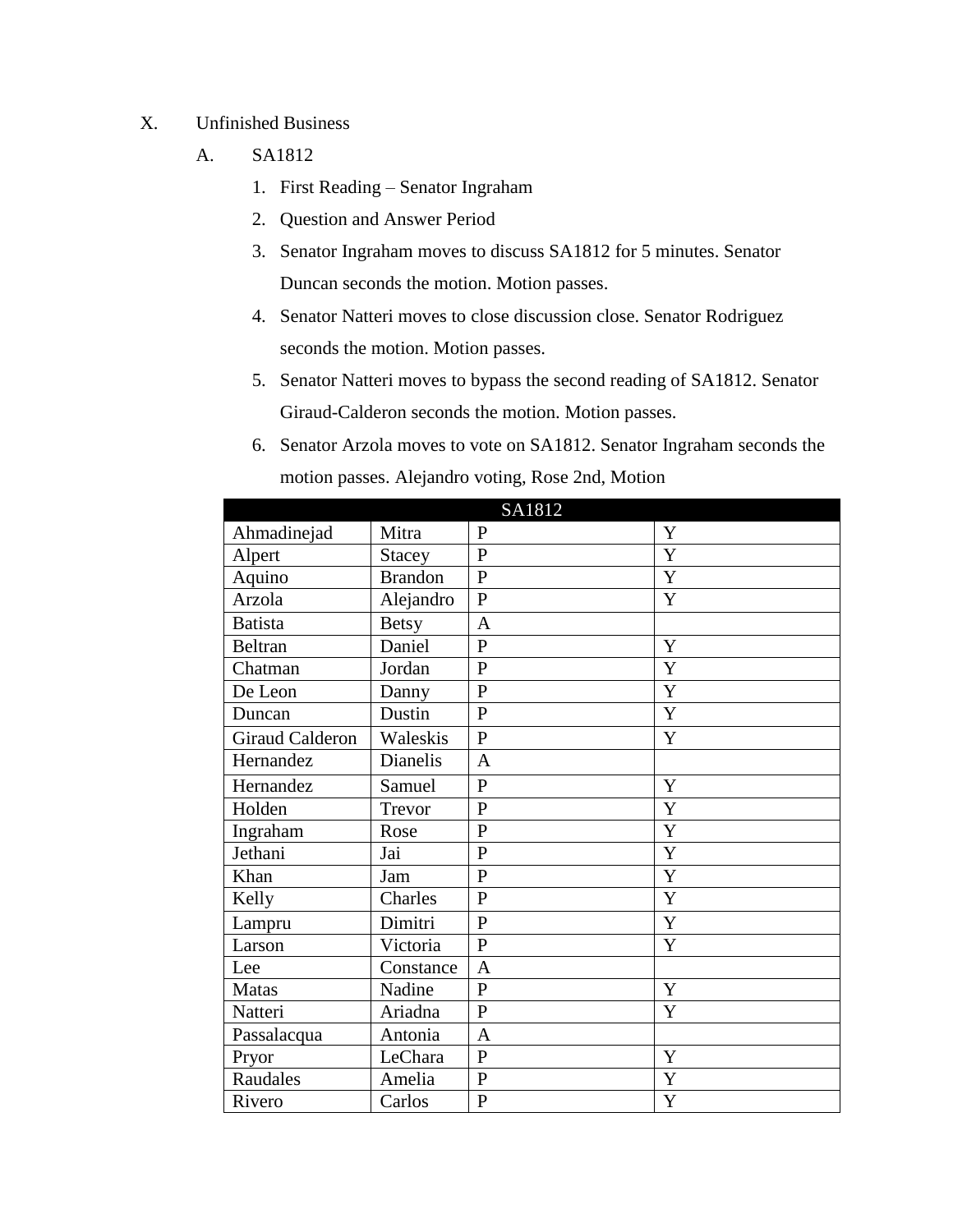| Rodriguez | Melanie | P            | Y |
|-----------|---------|--------------|---|
| Sanchez   | Rebecca | A            |   |
| Santos    | Samuel  | P            | Y |
| Simpson   | Tidjan  | P            | Y |
| Spencer   | Jessica | P            | Y |
| Suarez    | Luis    | P            | Y |
| Vera      | Bertha  | А            |   |
| Vulcain   | Dylan   | P            | Y |
| Zahedi    | Leila   | P            | Y |
|           |         | $29 - 0 - 0$ |   |

### **B. SA1812 APPROVED**

#### XI. New Business

- A. Confirmation of the Rules, Legislation, and Judiciary Committee Chair
	- 1. Senator Samuel Hernandez moves to open the floor for nominations. Senator Duncan seconds the motion. Motion passes.
	- 2. Senator Samuel Hernandez nominates Senator Larson. Senator Larson accepts the nomination.
	- 3. Senator Kelly moves to close the floor to nominations. Senator Samuel Hernandez seconds the motion. Motion passes.
	- 4. Senator Kelly moves to vote by acclimation. Senator Duncan seconds the motion. Motion passes.
	- 5. Senator Larson confirmed as the Chair of the Rules, Legislation, and Judiciary Committee by unanimous consent.
- B. Confirmation of the Internal Affairs Committee Chair
	- 1. Senator Arzola moves to open the floor to nominations. Senator Natteri seconds the motion. Motion passes.
	- 2. Senator Lampru nominates Senator Arzola. Senator Arzola accepts the nomination.
	- 3. Senator Lampru moves to close the floor to nominations. Senator Kelly seconds the motion. Motion passes.
	- 4. Senator Samuel Hernandez moves to vote by acclimation. Senator Giraud-Calderon seconds the motion. Motion passes.
	- 5. Senator Arzola confirmed as the Chair of the Internal Affairs Committee by unanimous consent.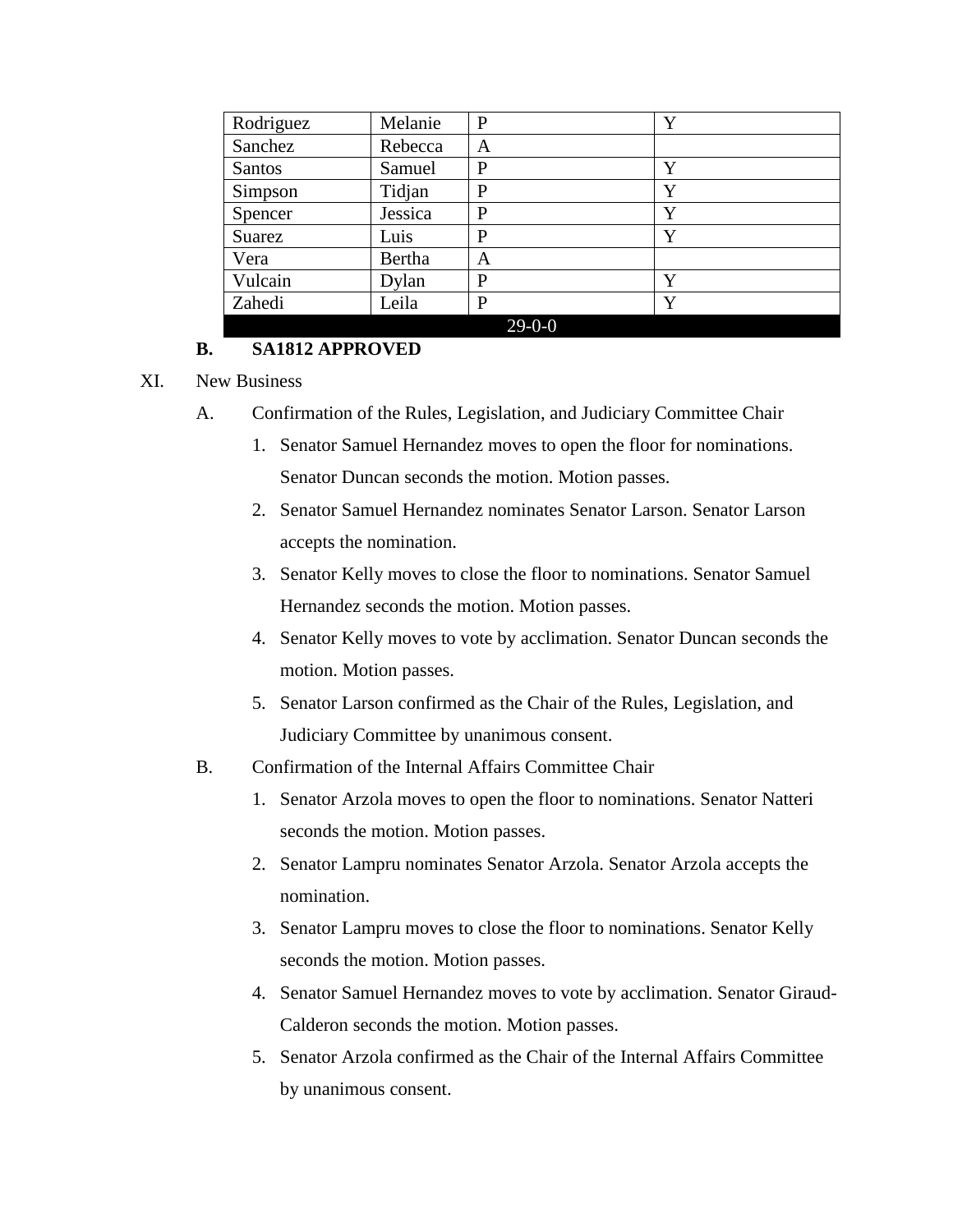- C. Confirmation of Deputy Chief of Staff Keandre Blount
	- 1. Keandre Blount Presentation
	- 2. Question and Answer Period
		- i. Senator Simpson Question
			- a. Assist election commissioner.
			- b. Assist Secretary of Diversity and Inclusion
			- c. Assist in applying encouraging others to apply for SGA.
		- ii. Senator Duncan moves to close the Question and Answer Period. Senator Ingraham seconds the motion. Motion passes.
	- 3. Senator Arzola moves to vote on the confirmation of the Deputy Chief of Staff. Senator Rodriguez seconds the motion. Motion passes.

|                        | CONFIRMATION OF DEPUTY CHIEF OF STAFF |                |   |  |
|------------------------|---------------------------------------|----------------|---|--|
| Ahmadinejad            | Mitra                                 | $\mathbf{P}$   | Y |  |
| Alpert                 | <b>Stacey</b>                         | $\mathbf{P}$   | Y |  |
| Aquino                 | <b>Brandon</b>                        | $\overline{P}$ | Y |  |
| Arzola                 | Alejandro                             | $\mathbf{P}$   | Y |  |
| <b>Batista</b>         | <b>Betsy</b>                          | $\overline{A}$ |   |  |
| <b>Beltran</b>         | Daniel                                | $\mathbf{P}$   | Y |  |
| Chatman                | Jordan                                | $\overline{P}$ | Y |  |
| De Leon                | Danny                                 | $\overline{P}$ | Y |  |
| Duncan                 | Dustin                                | $\mathbf{P}$   | Y |  |
| <b>Giraud Calderon</b> | Waleskis                              | $\mathbf{P}$   | Y |  |
| Hernandez              | Dianelis                              | $\overline{A}$ |   |  |
| Hernandez              | Samuel                                | $\mathbf{P}$   | Y |  |
| Holden                 | Trevor                                | $\overline{P}$ | Y |  |
| Ingraham               | Rose                                  | $\overline{P}$ | Y |  |
| Jethani                | Jai                                   | $\overline{P}$ | Y |  |
| Khan                   | Jam                                   | $\mathbf{P}$   | Y |  |
| Kelly                  | Charles                               | $\overline{P}$ | Y |  |
| Lampru                 | Dimitri                               | $\overline{P}$ | Y |  |
| Larson                 | Victoria                              | $\overline{P}$ | Y |  |
| Lee                    | Constance                             | $\overline{A}$ |   |  |
| <b>Matas</b>           | Nadine                                | $\overline{P}$ | Y |  |
| Natteri                | Ariadna                               | $\mathbf{P}$   | Y |  |
| Passalacqua            | Antonia                               | $\overline{A}$ |   |  |
| Pryor                  | LeChara                               | $\mathbf{P}$   | Y |  |
| Raudales               | Amelia                                | $\overline{P}$ | Y |  |
| Rivero                 | Carlos                                | $\overline{P}$ | Y |  |
| Rodriguez              | Melanie                               | $\mathbf{P}$   | Y |  |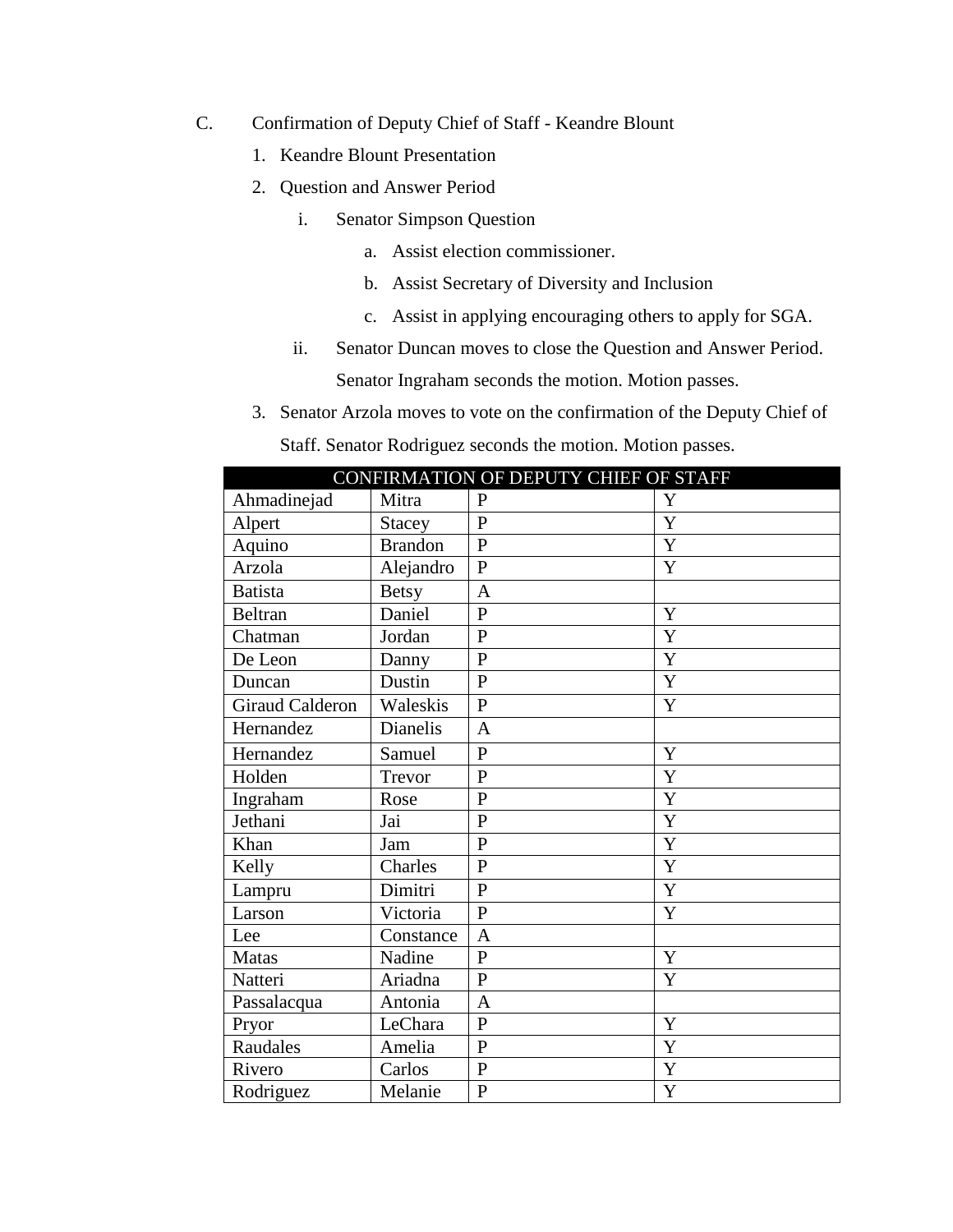| Sanchez | Rebecca | A        |   |
|---------|---------|----------|---|
| Santos  | Samuel  | P        | Y |
| Simpson | Tidjan  | P        | Y |
| Spencer | Jessica | P        | Y |
| Suarez  | Luis    | P        | Y |
| Vera    | Bertha  | Α        |   |
| Vulcain | Dylan   | P        | Y |
| Zahedi  | Leila   | P        | Y |
|         |         | $29-0-0$ |   |

#### **4. Keandre Blount confirmed as Deputy Chief of Staff**

- D. Confirmation of the Secretary of Transportation and Safety Ilan Timerman
	- 1. Ilan Timerman Presentation
	- 2. Question and Answer Period
		- i. Senator Ingraham What ideas do you have for reimplementation Panther Night Lifts?
			- a. Listen to community on bringing it back.
			- b. Bring it if heard again to Parking.
		- ii. Senator Rivero How can the Panther Mover be improved?
			- a. Panther mover takes too long.
			- b. App doesn't work, lack of trust.
		- iii. Senator Simpson Concerns?
			- a. UN Day of Visibility
			- b. Elevators don't level, unable to get to places
		- iv. Senator Jethani FIU impact on environment,
			- a. Don't currently have access to data, will work with office
				- to get data and work on and analyze.
		- v. Senator Lampru close moves to close the Question and Answer Period. Senator Duncan seconds the motion. Motion passes.
	- 3. Senator Samuel Hernandez moves to vote on the Confirmation of the Secretary of Transportation and Safety. Senator Giraud-Calderon seconds the motion. Motion passes.

| CONFIRMATION OF THE SECRETARY OF<br><b>TRANSPORATION AND SAFETY</b> |        |  |  |
|---------------------------------------------------------------------|--------|--|--|
| Ahmadinejad<br>Mitra                                                |        |  |  |
| Alpert                                                              | Stacev |  |  |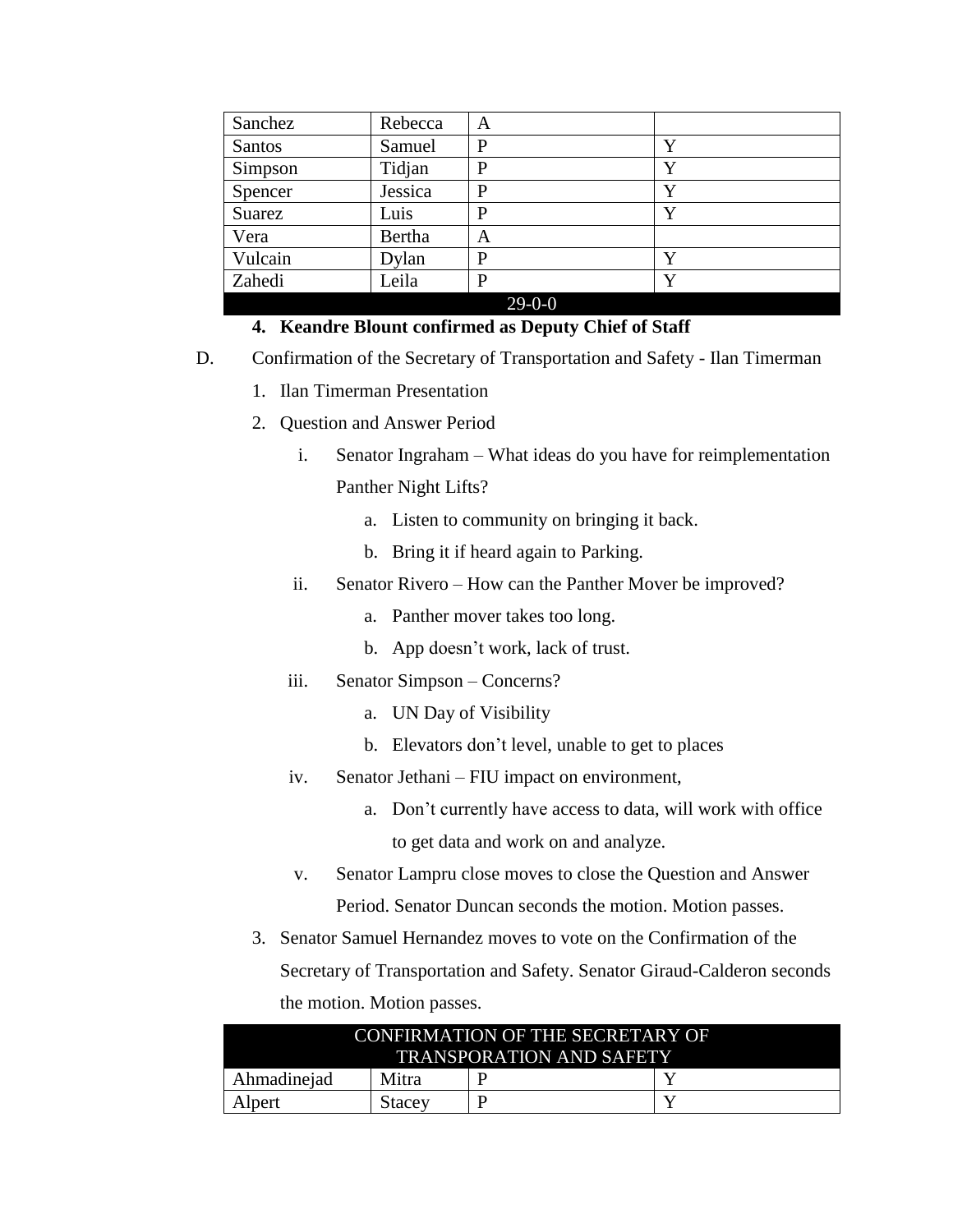| Aquino                 | <b>Brandon</b> | $\mathbf P$    | Y              |
|------------------------|----------------|----------------|----------------|
| Arzola                 | Alejandro      | $\overline{P}$ | Y              |
| Batista                | <b>Betsy</b>   | $\overline{A}$ |                |
| Beltran                | Daniel         | $\overline{P}$ | Y              |
| Chatman                | Jordan         | ${\bf P}$      | Y              |
| De Leon                | Danny          | $\overline{P}$ | Y              |
| Duncan                 | Dustin         | $\overline{P}$ | Y              |
| <b>Giraud Calderon</b> | Waleskis       | $\overline{P}$ | Y              |
| Hernandez              | Dianelis       | $\overline{A}$ |                |
| Hernandez              | Samuel         | $\overline{P}$ | Y              |
| Holden                 | Trevor         | $\overline{P}$ | Y              |
| Ingraham               | Rose           | $\overline{P}$ | $\overline{Y}$ |
| Jethani                | Jai            | $\overline{P}$ | $\overline{Y}$ |
| Khan                   | Jam            | $\mathbf{P}$   | Y              |
| Kelly                  | Charles        | $\overline{P}$ | Y              |
| Lampru                 | Dimitri        | $\overline{P}$ | $\overline{Y}$ |
| Larson                 | Victoria       | $\overline{P}$ | Y              |
| Lee                    | Constance      | $\overline{A}$ |                |
| Matas                  | Nadine         | $\mathbf{P}$   | Y              |
| Natteri                | Ariadna        | $\mathbf{P}$   | Y              |
| Passalacqua            | Antonia        | A              |                |
| Pryor                  | LeChara        | $\overline{P}$ | Y              |
| Raudales               | Amelia         | $\mathbf{P}$   | $\overline{Y}$ |
| Rivero                 | Carlos         | $\mathbf{P}$   | Y              |
| Rodriguez              | Melanie        | $\overline{P}$ | Y              |
| Sanchez                | Rebecca        | $\mathbf{A}$   |                |
| Santos                 | Samuel         | $\overline{P}$ | Y              |
| Simpson                | Tidjan         | $\overline{P}$ | Y              |
| Spencer                | Jessica        | $\overline{P}$ | $\overline{Y}$ |
| Suarez                 | Luis           | $\overline{P}$ | Y              |
| Vera                   | <b>Bertha</b>  | $\overline{A}$ |                |
| Vulcain                | Dylan          | ${\bf P}$      | Y              |
| Zahedi                 | Leila          | $\overline{P}$ | Y              |
|                        |                | $29 - 0 - 0$   |                |

**4. Ilan Timerman confirmed as the Secretary of Transportation and** 

## **Safety.**

*Point of Personal Privilege for Senator Arzola. Granted 4:32PM.*

Point of Personal Privilege for Senator Lampru. Granted 4:32PM. 16:36 return

- E. Confirmation of the Secretary of Health and Wellbeing Stephanie Cayon
	- 1. Stephanie Cayon Presentation
	- 2. Question & Answer Period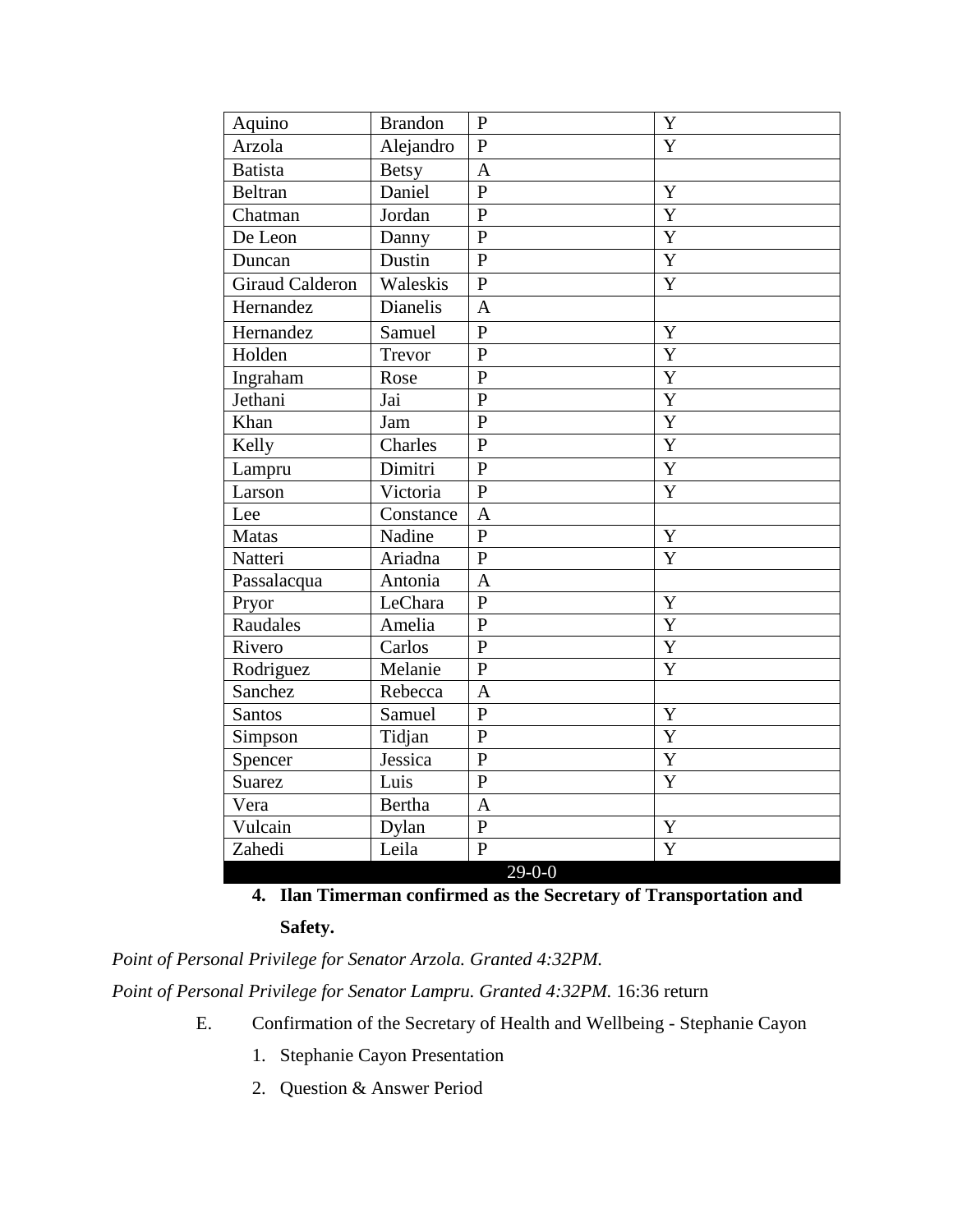- i. Senator Ahmadinejad Question on your speech, was it based of your opinion or based on other peoples?
	- a. They can have that disease, showing awareness will have people go get free EKG and loss of life.
		- i. Senator Ahmadinejad You haven't answered my question.
- ii. Senator Raudales moves to close Question & Answer Period.

Senator Rivero seconds the motion. Motion passes.

3. Senator Duncan moves to vote on the Confirmation of the Secretary of

Health and Wellbeing. Senator Rodriguez seconds the motion. Motion passes.

| CONFIRMATION OF THE SECRETARY OF |                             |              |  |  |
|----------------------------------|-----------------------------|--------------|--|--|
|                                  | <b>HEALTH AND WELLBEING</b> |              |  |  |
| Ahmadinejad                      | <b>Mitra</b>                | ₽            |  |  |
| Alpert                           | <b>Stacey</b>               | $\mathbf{P}$ |  |  |
| Aquino                           | <b>Brandon</b>              | $\mathbf{P}$ |  |  |
| <b>Arzola</b>                    | Alejandro                   | $\mathbf{P}$ |  |  |
| <b>Batista</b>                   | <b>Betsy</b>                | A            |  |  |
| <b>Beltran</b>                   | <b>Daniel</b>               | $\mathbf{P}$ |  |  |
| Chatman                          | Jordan                      | $\mathbf{P}$ |  |  |
| De Leon                          | <b>Danny</b>                | $\mathbf{P}$ |  |  |
| <b>Duncan</b>                    | <b>Dustin</b>               | $\mathbf{P}$ |  |  |
| Giraud Calderon                  | Waleskis                    | $\mathbf{P}$ |  |  |
| Hernandez                        | <b>Dianelis</b>             | $\mathbf A$  |  |  |
| Hernandez                        | <b>Samuel</b>               | $\bf P$      |  |  |
| Holden                           | <b>Trevor</b>               | $\mathbf{P}$ |  |  |
| <b>Ingraham</b>                  | Rose                        | $\mathbf{P}$ |  |  |
| Jethani                          | <b>Jai</b>                  | $\mathbf{P}$ |  |  |
| Khan                             | <del>Jam</del>              | $\mathbf{P}$ |  |  |
| Kelly                            | Charles                     | $\mathbf{P}$ |  |  |
| <del>Lampru</del>                | <b>Dimitri</b>              | $\mathbf{P}$ |  |  |
| <b>Larson</b>                    | Victoria                    | $\mathbf{P}$ |  |  |
| Lee                              | Constance                   | A            |  |  |
| <b>Matas</b>                     | <b>Nadine</b>               | $\mathbf{P}$ |  |  |
| <b>Natteri</b>                   | Ariadna                     | $\mathbf{P}$ |  |  |
| Passalacqua                      | Antonia                     | A            |  |  |
| Pryor                            | LeChara                     | $\mathbf{P}$ |  |  |
| <b>Raudales</b>                  | Amelia                      | $\mathbf{P}$ |  |  |
| Rivero                           | Carlos                      | $\mathbf{P}$ |  |  |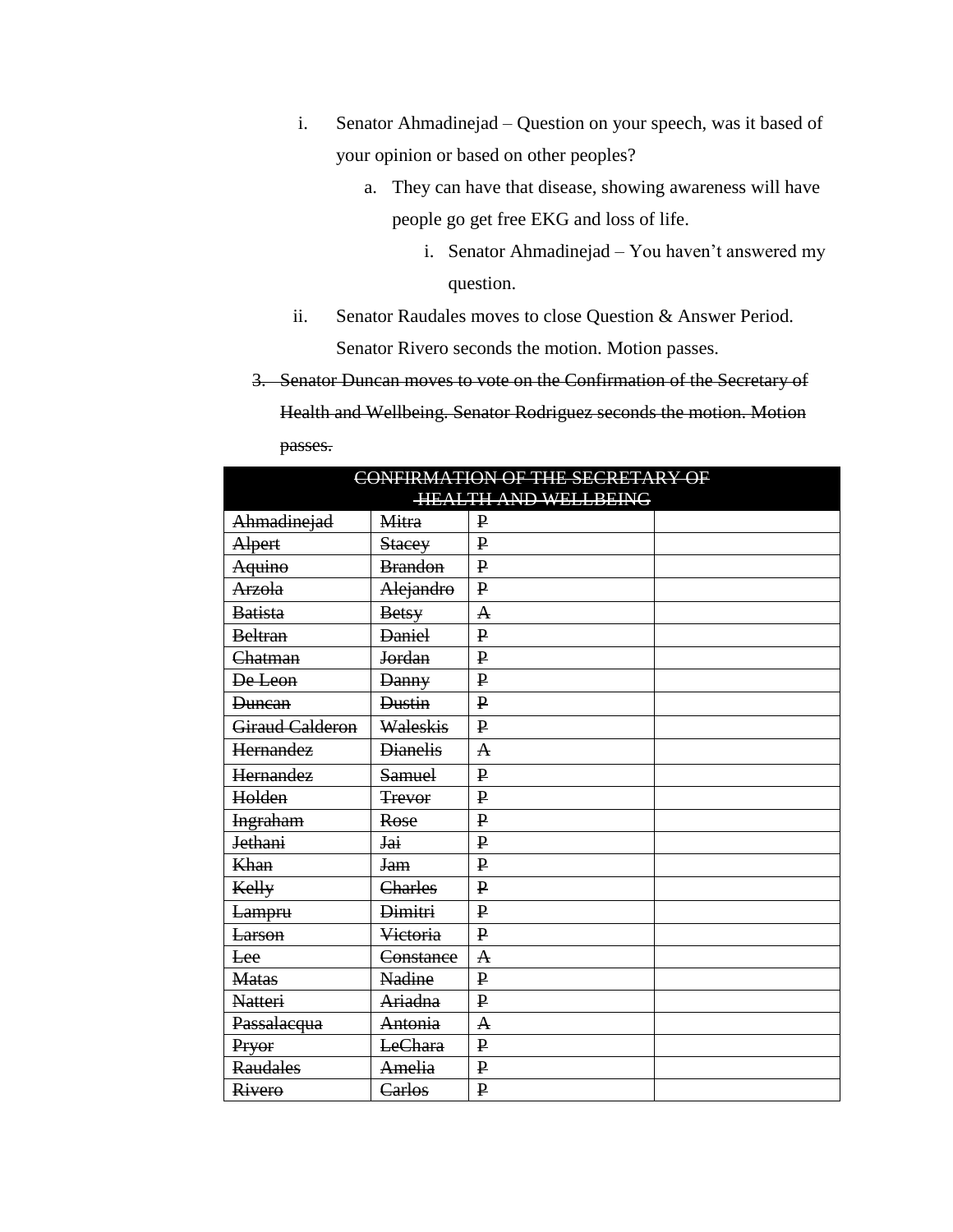| Rodriguez          | Melanie          | ₽           |  |
|--------------------|------------------|-------------|--|
| <b>Sanchez</b>     | Rebecca          | A           |  |
| <b>Santos</b>      | <b>Samuel</b>    | ₽           |  |
| <b>Simpson</b>     | <b>Tidjan</b>    | P           |  |
| <b>Spencer</b>     | <b>Jessica</b>   | P           |  |
| <b>Suarez</b>      | <del>Luis</del>  | P           |  |
| Vera               | <b>Bertha</b>    | A           |  |
| <del>Vulcain</del> | <del>Dylan</del> | P           |  |
| Zahedi             | Leila            | P           |  |
|                    |                  | $0 - 0 - 0$ |  |

**4. Chair strikes motion to vote on the Confirmation of the Secretary of Health and Wellbeing.**

*Senator Lampru returns at 4:36PM.*

*Senator Arzola returns at 4:40PM.*

- 5. Senator Naterri moves to go into discussion for 10 minutes. Senator Giraud-Calderon seconds the motion. Motion passes.
- 6. Senator Naterri moves to close the discussion period. Senator Ingraham seconds the motion. Motion passes.
- 7. Senator Kelly moves to vote on the Confirmation of the Secretary of

Health and Wellbeing. Senator Spencer seconds the motion. Motion passes.

| CONFIRMATION OF THE SECRETARY OF |                 |                             |                 |
|----------------------------------|-----------------|-----------------------------|-----------------|
|                                  |                 | <b>HEALTH AND WELLBEING</b> |                 |
| Ahmadinejad                      | Mitra           | P                           | Y               |
| Alpert                           | <b>Stacey</b>   | P                           | Y               |
| Aquino                           | <b>Brandon</b>  | $\mathbf{P}$                | Y               |
| Arzola                           | Alejandro       | P                           | Abstain, wasn't |
|                                  |                 |                             | present for     |
|                                  |                 |                             | presentation    |
| <b>Batista</b>                   | <b>Betsy</b>    | A                           |                 |
| <b>Beltran</b>                   | Daniel          | P                           | Y               |
| Chatman                          | Jordan          | P                           | Y               |
| De Leon                          | Danny           | P                           | Y               |
| Duncan                           | Dustin          | P                           | Y               |
| <b>Giraud Calderon</b>           | Waleskis        | P                           | Y               |
| Hernandez                        | <b>Dianelis</b> | A                           |                 |
| Hernandez                        | Samuel          | P                           | Y               |
| Holden                           | Trevor          | P                           | Y               |
| Ingraham                         | Rose            | P                           | Y               |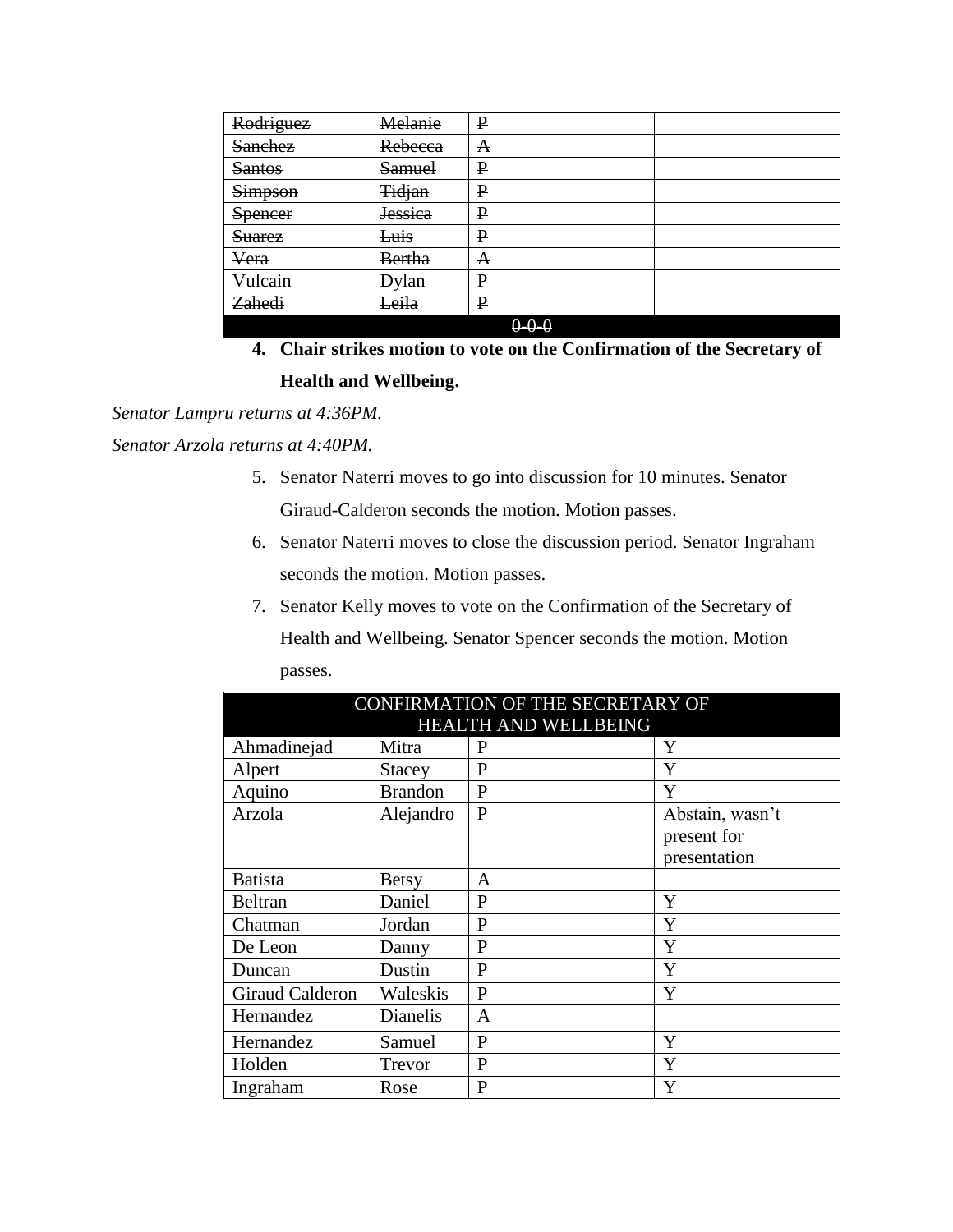| Jethani       | Jai       | $\mathbf{P}$   | Y                    |
|---------------|-----------|----------------|----------------------|
| Khan          | Jam       | $\mathbf{P}$   | Y                    |
| Kelly         | Charles   | $\mathbf{P}$   | Y                    |
| Lampru        | Dimitri   | P              | Y                    |
| Larson        | Victoria  | $\overline{P}$ | Abstain, not present |
| Lee           | Constance | $\mathbf{A}$   | Y                    |
| <b>Matas</b>  | Nadine    | $\mathbf{P}$   | Y                    |
| Natteri       | Ariadna   | $\mathbf{P}$   | Y                    |
| Passalacqua   | Antonia   | $\mathbf{A}$   |                      |
| Pryor         | LeChara   | P              | Y                    |
| Raudales      | Amelia    | $\mathbf{P}$   | Y                    |
| Rivero        | Carlos    | $\mathbf{P}$   | Y                    |
| Rodriguez     | Melanie   | $\mathbf{P}$   | Y                    |
| Sanchez       | Rebecca   | $\mathbf{A}$   |                      |
| <b>Santos</b> | Samuel    | $\mathbf{P}$   | Y                    |
| Simpson       | Tidjan    | $\mathbf{P}$   | Y                    |
| Spencer       | Jessica   | $\mathbf{P}$   | Y                    |
| <b>Suarez</b> | Luis      | P              | Y                    |
| Vera          | Bertha    | $\mathbf{A}$   |                      |
| Vulcain       | Dylan     | $\mathbf{P}$   | Y                    |
| Zahedi        | Leila     | $\mathbf{P}$   | Y                    |
|               |           | $28-0-2$       |                      |

**8. Stephanie Cayon confirmed as the Secretary of Health and Wellbeing.**

*Point of Personal Privilege for Senator Khan. Granted 4:45PM. Point of Personal Privilege for Senator Duncan. Granted 4:45PM.*

*Point of Personal Privilege for Senator Zahedi. Granted 4:45PM.*

- F. Confirmation of the Deputy Elections Commissioner Priscilla Ramos
	- 1. Priscilla Ramos Presentation
	- 2. Question and Answer period
		- i. Senator Santos FIU is a commuter School, any ideas for reaching out to schools and voter turnout, creative ideas?
			- a. Promote SGA in certain schools, tactics for those schools

*Senator Khan returns at 4:48PM.*

*Senator Duncan returns at 4:53PM.*

- ii. Senator Ingraham Where you involved in elections before? a. No.
- iii. Rose How do you plan to improve elections?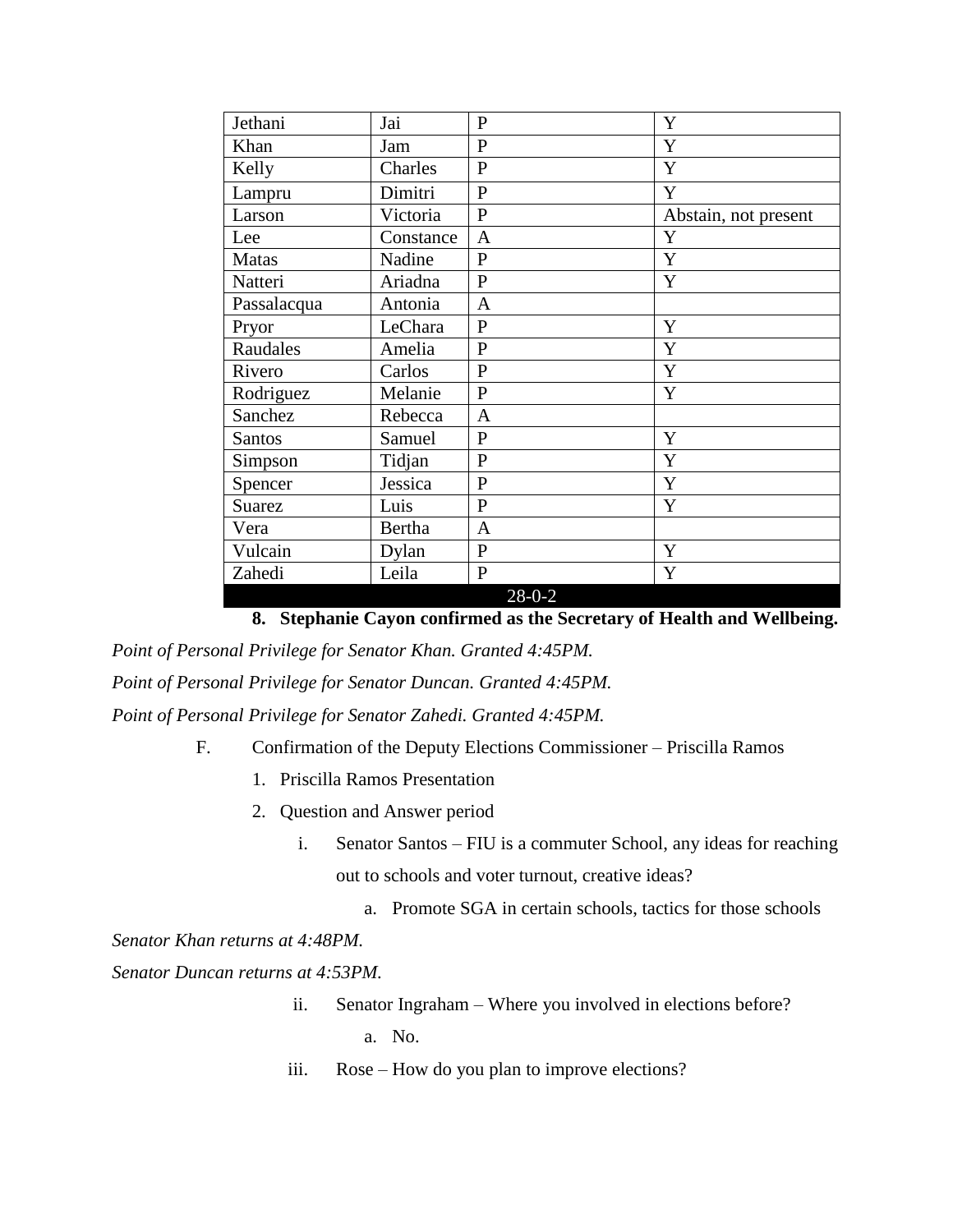- a. Emphasize integrity and honesty in info session, represent not only themselves but student body.
- b. Senator surveys.
- c. Implement comments box.
- iv. Senator Simpson Give me an example of you being objective?
- v. Senator Jethani any plans for [Engineering Center]?
	- a. Haven't thought about there, once find out, I will find out.
- vi. Rose Online voting?
	- a. Will advocate for more online voting, make sure everyone has access.
- vii. Senator Arzola moves to close Question and Answer Period. Senator Giraud-Calderon seconds the motion. Motion passes.
- 3. Senator Rivero moves to go into discussion for 10 minutes. Senator Suarez seconds the motion. Motion passes.
- 4. Senator Kelly moves to close the discussion period. Senator Rodriguez seconds the motion. Motion passes.
- 5. Senator Samuel Hernandez moves to vote on the confirmation of the Deputy Elections Commissioner. Senator Rodriguez seconds the motion. Motion passes.

| CONFIRMATION OF THE DEPUTY ELECTIONS COMMISIONER |                 |              |                         |
|--------------------------------------------------|-----------------|--------------|-------------------------|
| Ahmadinejad                                      | Mitra           | P            | N                       |
| Alpert                                           | <b>Stacey</b>   | P            | N                       |
| Aquino                                           | <b>Brandon</b>  | P            | N                       |
| Arzola                                           | Alejandro       | P            | N                       |
| <b>Batista</b>                                   | <b>Betsy</b>    | A            |                         |
| Beltran                                          | Daniel          | P            | N                       |
| Chatman                                          | Jordan          | P            | N                       |
| De Leon                                          | Danny           | P            | N                       |
| Duncan                                           | Dustin          | P            | A, wasn't here for full |
|                                                  |                 |              | speech                  |
| Giraud Calderon                                  | Waleskis        | P            | N                       |
| Hernandez                                        | <b>Dianelis</b> | A            |                         |
| Hernandez                                        | Samuel          | P            | N                       |
| Holden                                           | Trevor          | $\mathbf{P}$ | N                       |
| Ingraham                                         | Rose            | P            | N                       |
| Jethani                                          | Jai             | P            | N                       |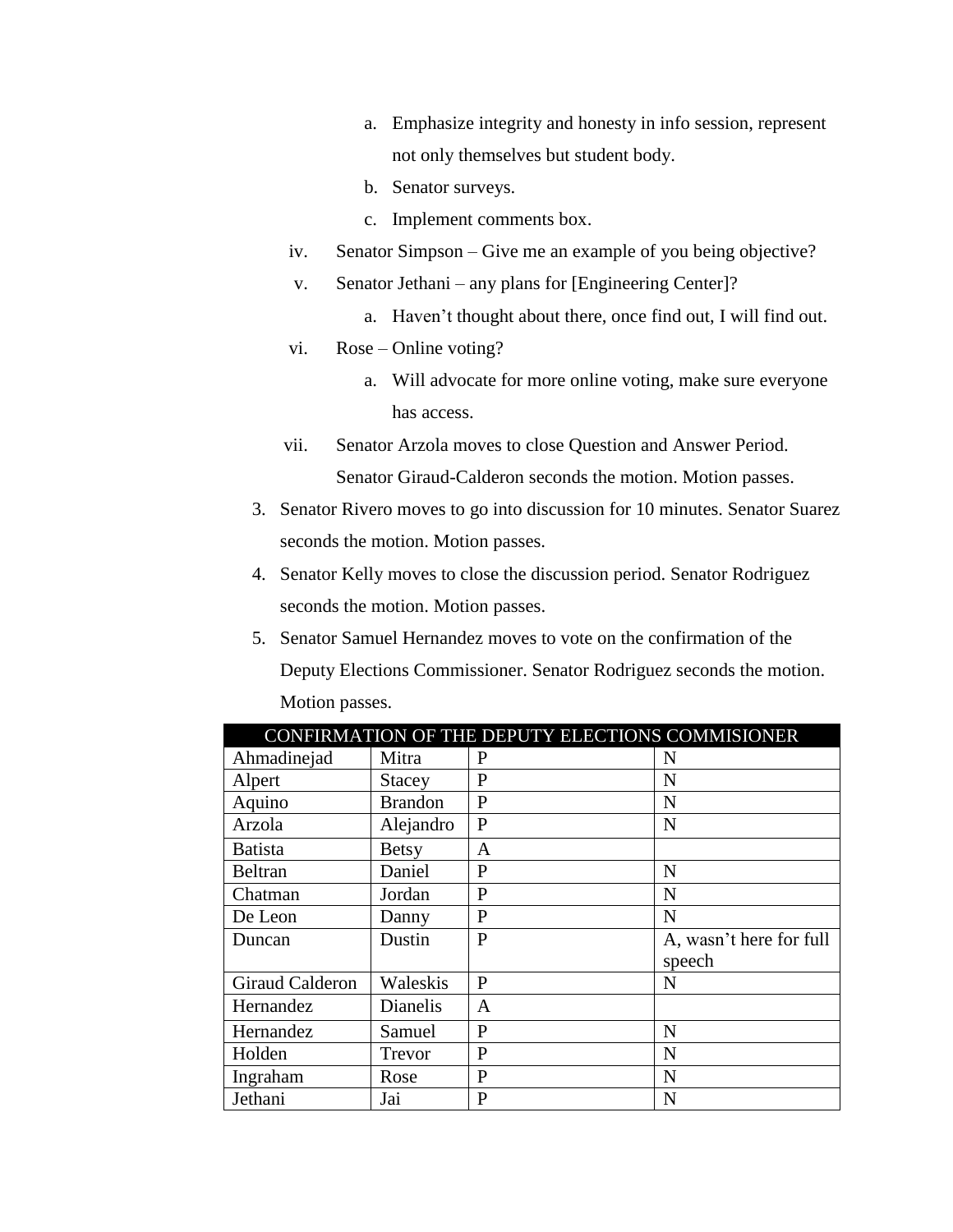| Khan          | Jam           | $\mathbf{P}$             | A, not here for |
|---------------|---------------|--------------------------|-----------------|
|               |               |                          | speech.         |
| Kelly         | Charles       | $\mathbf{P}$             | $\mathbf N$     |
| Lampru        | Dimitri       | $\mathbf{P}$             | N               |
| Larson        | Victoria      | $\overline{P}$           | N               |
| Lee           | Constance     | $\mathbf{A}$             |                 |
| <b>Matas</b>  | Nadine        | $\mathbf{P}$             | $\mathbf N$     |
| Natteri       | Ariadna       | $\overline{P}$           | $\mathbf N$     |
| Passalacqua   | Antonia       | $\mathbf{A}$             |                 |
| Pryor         | LeChara       | $\mathbf{P}$             | N               |
| Raudales      | Amelia        | $\mathbf{P}$             | N               |
| Rivero        | Carlos        | $\mathbf{P}$             | N               |
| Rodriguez     | Melanie       | $\mathbf{P}$             | $\mathbf N$     |
| Sanchez       | Rebecca       | $\mathbf{A}$             |                 |
| Santos        | Samuel        | $\mathbf{P}$             | N               |
| Simpson       | Tidjan        | $\overline{P}$           | $\mathbf N$     |
| Spencer       | Jessica       | $\mathbf{P}$             | $\mathbf N$     |
| <b>Suarez</b> | Luis          | $\mathbf{P}$             | N               |
| Vera          | <b>Bertha</b> | $\mathbf{A}$             |                 |
| Vulcain       | Dylan         | $\mathbf{P}$             | Y               |
| Zahedi        | Leila         | $\mathbf{A}$<br>1, 25, 2 |                 |

1-25-2

**i. Priscilla Ramos not confirmed as Deputy Elections** 

## **Commissioner**

6. Senator Samuel Hernandez moves to table Confirmation of Elections

Board Member #1, Confirmation of Elections Board Member #2, and

Confirmation of Elections Board Member #3 for next meeting. Senator

Lampru seconds the motion. Motion passes.

i. Senator Ingraham calls Division of the House.

| ROLLCALL VOTE FOR MOTION TO TABLE CONFIRMATION OF    |                                                      |   |   |  |
|------------------------------------------------------|------------------------------------------------------|---|---|--|
| ELECTIONS BOARD MEMBER #1, CONFIRMATION OF ELECTIONS |                                                      |   |   |  |
|                                                      | BOARD MEMBER #2, AND CONFIRMATION OF ELECTIONS BOARD |   |   |  |
| MEMBER #3 FOR NEXT MEETING                           |                                                      |   |   |  |
| Ahmadinejad                                          | Mitra                                                |   |   |  |
| Alpert                                               | <b>Stacey</b>                                        | P | Y |  |
| Aquino                                               | <b>Brandon</b>                                       | P | N |  |
| Arzola                                               | Alejandro                                            | P | Y |  |
| <b>Batista</b>                                       | Betsy                                                | A |   |  |
| Beltran                                              | Daniel                                               | P | Y |  |
| Chatman                                              | Jordan                                               | P | Y |  |
| De Leon                                              | Danny                                                | P |   |  |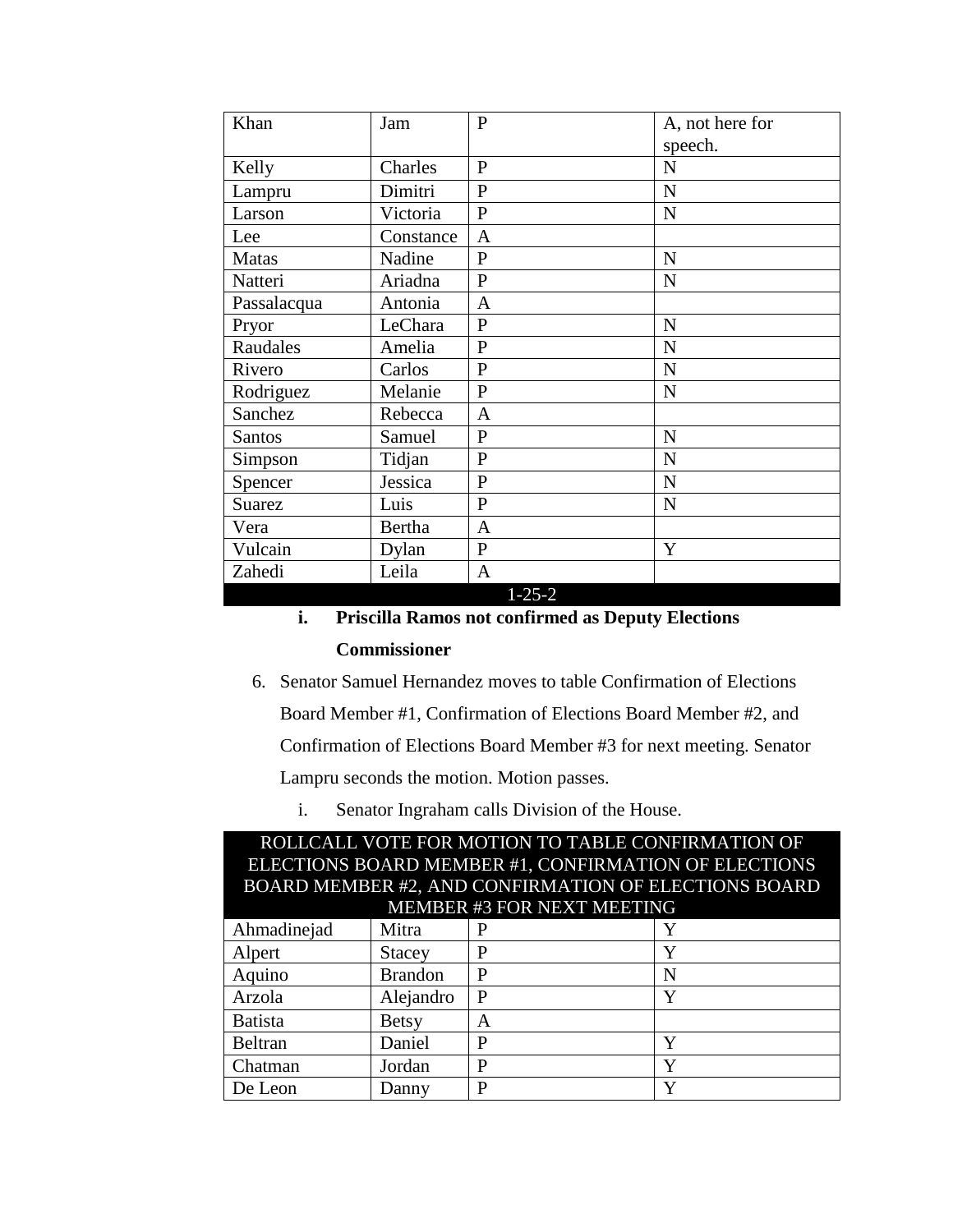| Duncan                 | Dustin        | $\overline{P}$ | Y              |
|------------------------|---------------|----------------|----------------|
| <b>Giraud Calderon</b> | Waleskis      | $\mathbf{P}$   | $\mathbf N$    |
| Hernandez              | Dianelis      | $\overline{A}$ |                |
| Hernandez              | Samuel        | $\overline{P}$ | Y              |
| Holden                 | Trevor        | $\overline{P}$ | Y              |
| Ingraham               | Rose          | $\overline{P}$ | Y              |
| Jethani                | Jai           | $\overline{P}$ | Y              |
| Khan                   | Jam           | $\overline{P}$ | Y              |
| Kelly                  | Charles       | $\mathbf{P}$   | Y              |
| Lampru                 | Dimitri       | $\mathbf{P}$   | Y              |
| Larson                 | Victoria      | $\overline{P}$ | $\overline{N}$ |
| Lee                    | Constance     | $\mathbf{A}$   |                |
| <b>Matas</b>           | Nadine        | $\overline{P}$ | Y              |
| Natteri                | Ariadna       | $\overline{P}$ | N              |
| Passalacqua            | Antonia       | $\mathbf{A}$   |                |
| Pryor                  | LeChara       | $\overline{P}$ | Y              |
| Raudales               | Amelia        | $\overline{P}$ | N              |
| Rivero                 | Carlos        | $\overline{P}$ | $\overline{N}$ |
| Rodriguez              | Melanie       | $\overline{P}$ | Y              |
| Sanchez                | Rebecca       | $\overline{A}$ |                |
| <b>Santos</b>          | Samuel        | $\overline{P}$ | Y              |
| Simpson                | Tidjan        | $\overline{P}$ | Y              |
| Spencer                | Jessica       | $\mathbf{P}$   | Y              |
| <b>Suarez</b>          | Luis          | $\overline{P}$ | Y              |
| Vera                   | <b>Bertha</b> | $\overline{A}$ |                |
| Vulcain                | Dylan         | $\mathbf{P}$   | N              |
| Zahedi                 | Leila         | $\overline{A}$ |                |
|                        |               | $21 - 7 - 0$   |                |

**ii. Motion to table Confirmation of Elections Board Member #1,** 

**Confirmation of Elections Board Member #2, and** 

**Confirmation of Elections Board Member #3 for next meeting** 

**passes.**

- G. Confirmation of Elections Board Member #1
	- 1. Tabled
- H. Confirmation of Elections Board Member #2
	- 1. Tabled
- I. Confirmation of Elections Board Member #3
	- 1. Tabled

# *Point of Personal Privilege for Senator Jethani. Granted 5:08PM.*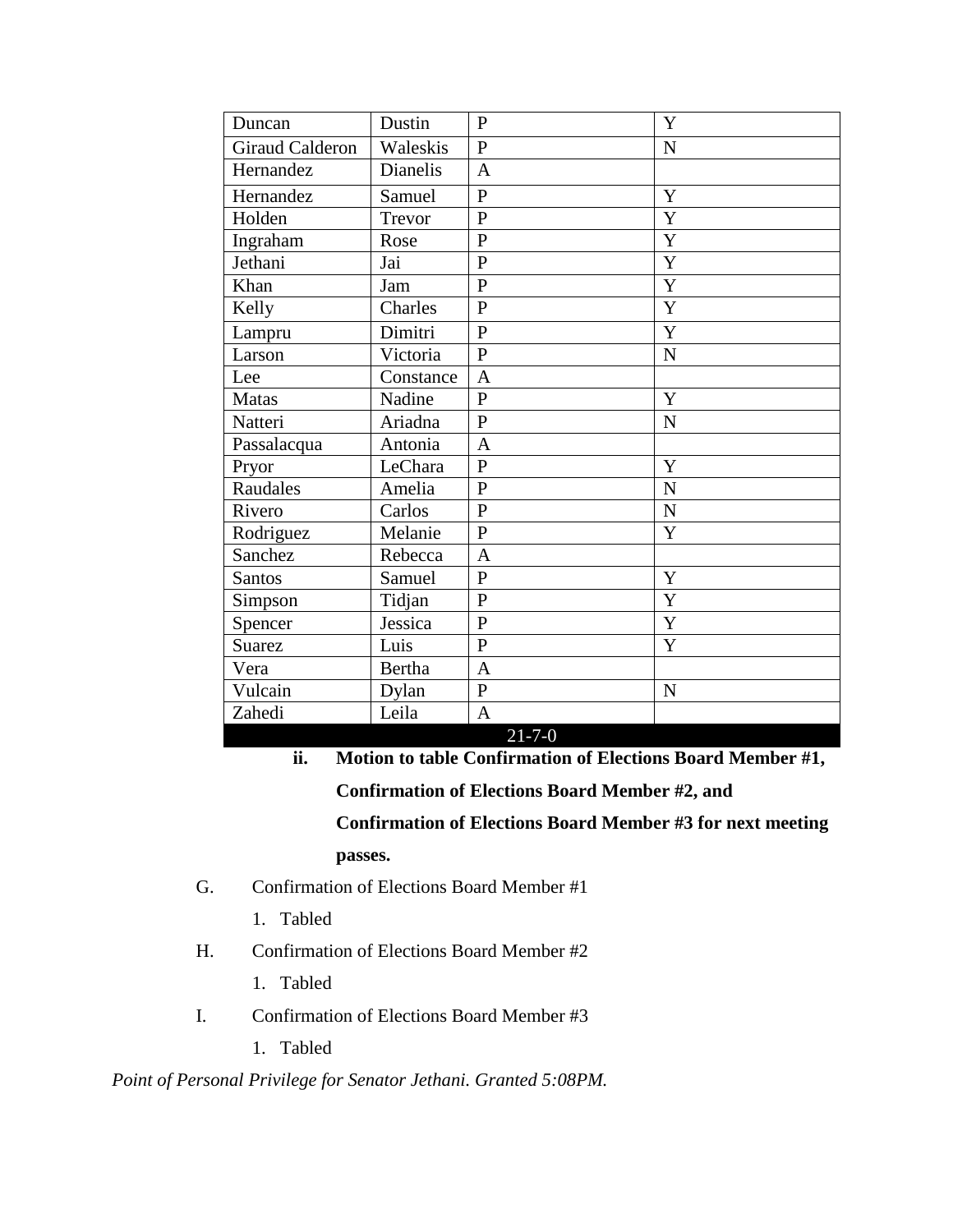- J. SR1812
	- 1. First Reading Senator Rodriguez
	- 2. Question & Answer Period
		- i. Senator Santos For In-person or Online students?
			- a. More for those who cannot take online and take on campus
		- ii. Senator Ahmadinejad Any way to amend to have departments pay instead of students?
			- a. Will speak to departments to see if it is attainable, will look into that
		- iii. Senator Ingraham What is ProctorU?
			- a. ProctorU is a lockdown browser with webcam watching you take exam, must pay fee to take exam.
		- iv. Senator Samuel Hernandez Isn't it free 72 hours before the exam?
			- a. Depends, some classes more expensive, still have to pay
		- v. Senator Ingraham for this student, on campus course?
			- a. Her question was why do I have to pay to take exam in person if class is online
			- b. She showed proof, wants justice, its not fair
		- vi. Senator Arzola is it a hybrid course?
			- a. Fully in person
		- vii. Senator Samuel Hernandez Alternative to ProctorU?
			- a. Taking in person
	- 3. Senator Giraud-Calderon moves to go into discussion for 10 minutes Senator Chatman seconds the motion. Motion passes.
	- 4. Senator Kelly moves to close discussion. Senator Lampru seconds the motion. Motion passes.
	- *5.* Senator Ingraham moves to make a friendly amendment to add definition of ProctorU as *"Proctor U allows test-takers to connect with a live person from anywhere around the world. An online resource that requires the student to pay for this online resource."*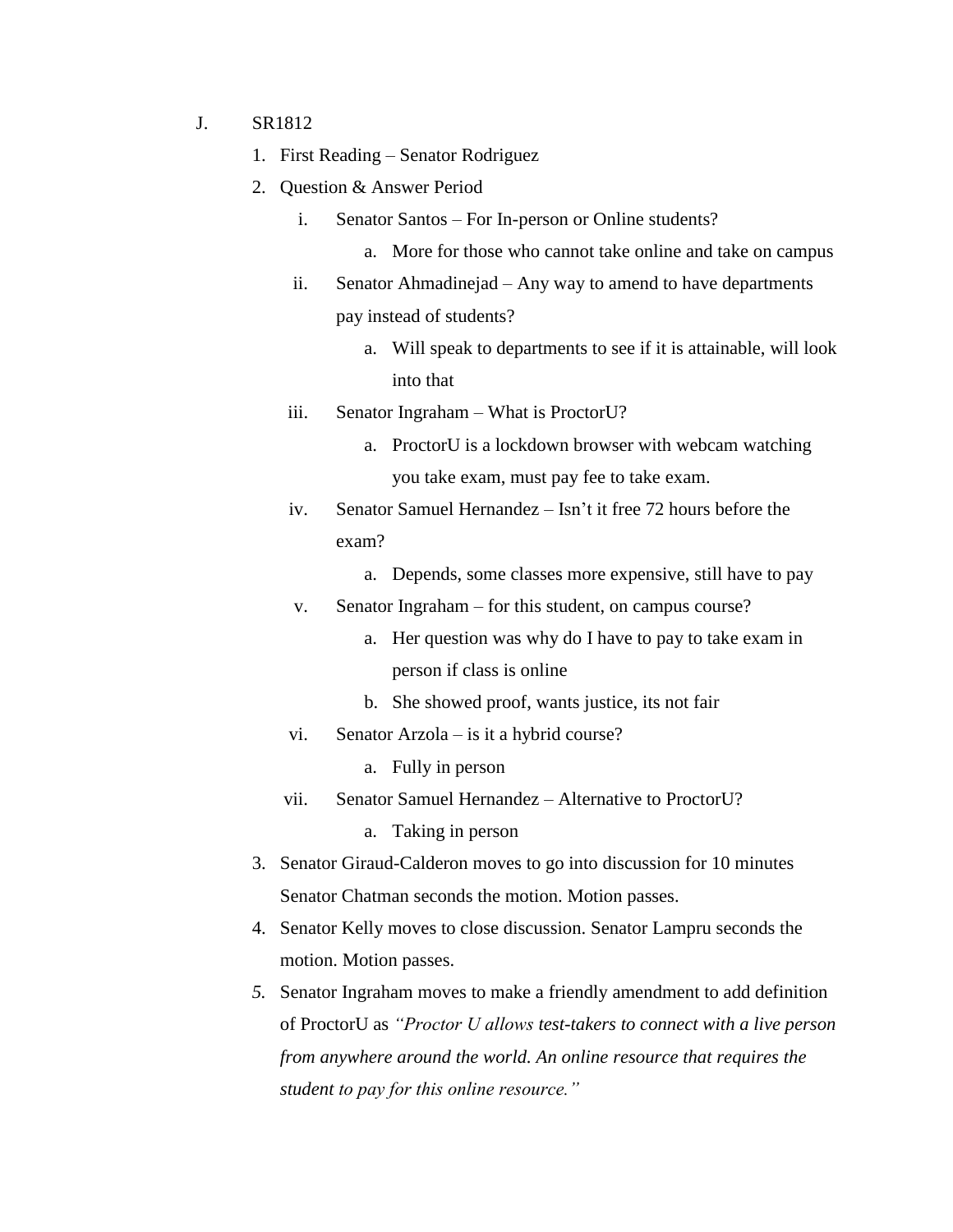6. Senator Rodriguez accepts the friendly amendment.

*Senator Jethani returns at 5:18M*

*Point of Personal Privilege for Senator Rivero. Granted 5:23PM.*

- 7. Senator Kelly moves to bypass the second reading of SR1812. Senator Jethani seconds the motion. Motion passes.
- 8. Senator Giraud-Calderon moves to vote on SR1812. Senator Naterri seconds the motion. Motion passes.
- 9. Senator Natteri moves to vote by acclamation. Senator Giraud-Calderon seconds the motion. Motion passes.

### **10. SR1812 APPROVED BY UNANIMOUS CONSENT.**

- K. SR1813
	- 1. Senator Santos moves to table SR1813 indefinitely. Senator Ingraham seconds the motion. Motion passes.

*Senator Rivero returns at 5:23PM.*

- L. SB1818
	- 1. First Reading Senator Larson
	- 2. Question & Answer
		- i. Senator Kelly Aren't they required to do 10 office hours?
			- a. HR yes, but not by SGA statutes.
		- ii. Senator Ahmadinejad moves to close Question and Answer Period. Senator Kelly seconds the motion. Motion passes.
	- 3. Senator Lampru moves to bypass the second reading of SB181. Senator Samuel Hernandez seconds the motion. Motion passes.
	- 4. Senator Lampru moves to vote on SB1818. Senator Samuel Hernandez seconds the motion. Motion passes.
	- 5. Senator Natteri moves to vote by acclimations. Senator Samuel Hernandez seconds the motion. Motion passes.

### **6. SB1818 APPROVED BY UNANINMOUS CONSENT.**

M. SA1814

- 1. First Reading Senator Natteri
- 2. Question and Answer Period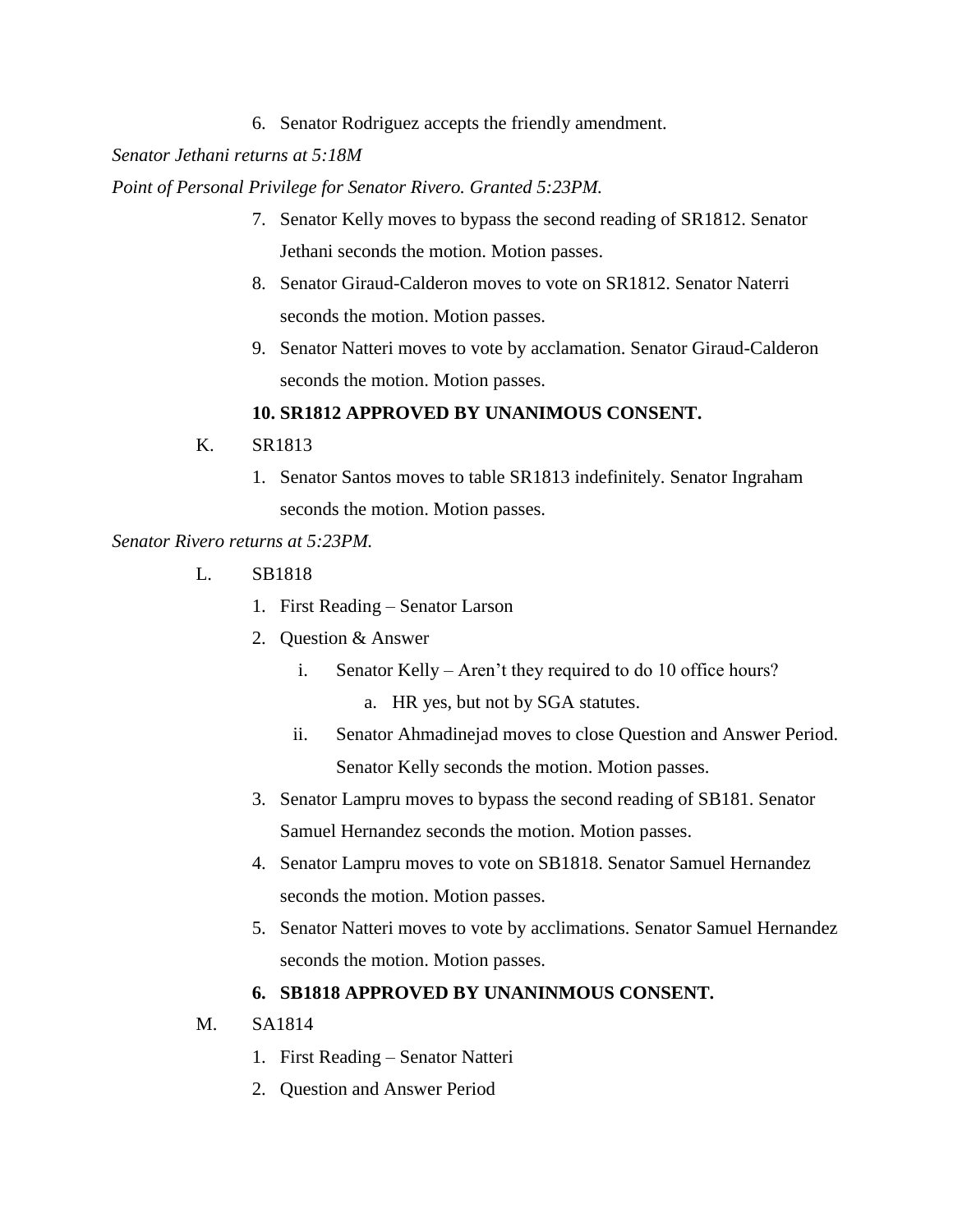- i. Senator Larson Reason for \$150?
	- a. Croquetas, 150 per platter, café con leche goes together, expects 100 students, 100 students breaks down to 1.44 cents per student.
- ii. Senator Ingraham Logistically, how are you dividing the coffee? a. Comes in cups
- iii. Senator Ingraham Are you planning on having event again?
	- a. We can, if during finals week, doesn't really matter. Oh if successful, I want to do it again.
- iv. Senator Ahmadinejad moves to close the Question and Answer Period. Senator Larson seconds the motion. Motion passes.
- 3. Senator Larson moves to bypass the second reading of SA1814. Senator Duncan seconds the motion. Motion passes.
- 4. Senator Ahmadinejad moves to vote on SA1814. Senator Giraud-Calderon seconds the motion. Motion passes.
- 5. Senator Ahmadinejad moves to vote by acclimation. Senator Giraud-Calderon seconds the motion. Motion passes.

### 6. **SA1814 APPROVED BY UNANINMOUS CONSENT.**

- N. SA1815
	- 1. Senator Ingraham moves to table SA1815 indefinitely. Senator Duncan seconds the motion. Motion passes.

# O. SA1816

- 1. First Reading Senator Natteri
- 2. Question and Answer Period
	- i. Senator Larson Is this event tied to any delegation or committee?
		- a. Tied to our delegation.
	- ii. Senator Kelly Can it count as mine?
		- a. Yes you can.
	- iii. Rose Any specific way you're taking down feedback?
		- a. Take iPad and take feedback.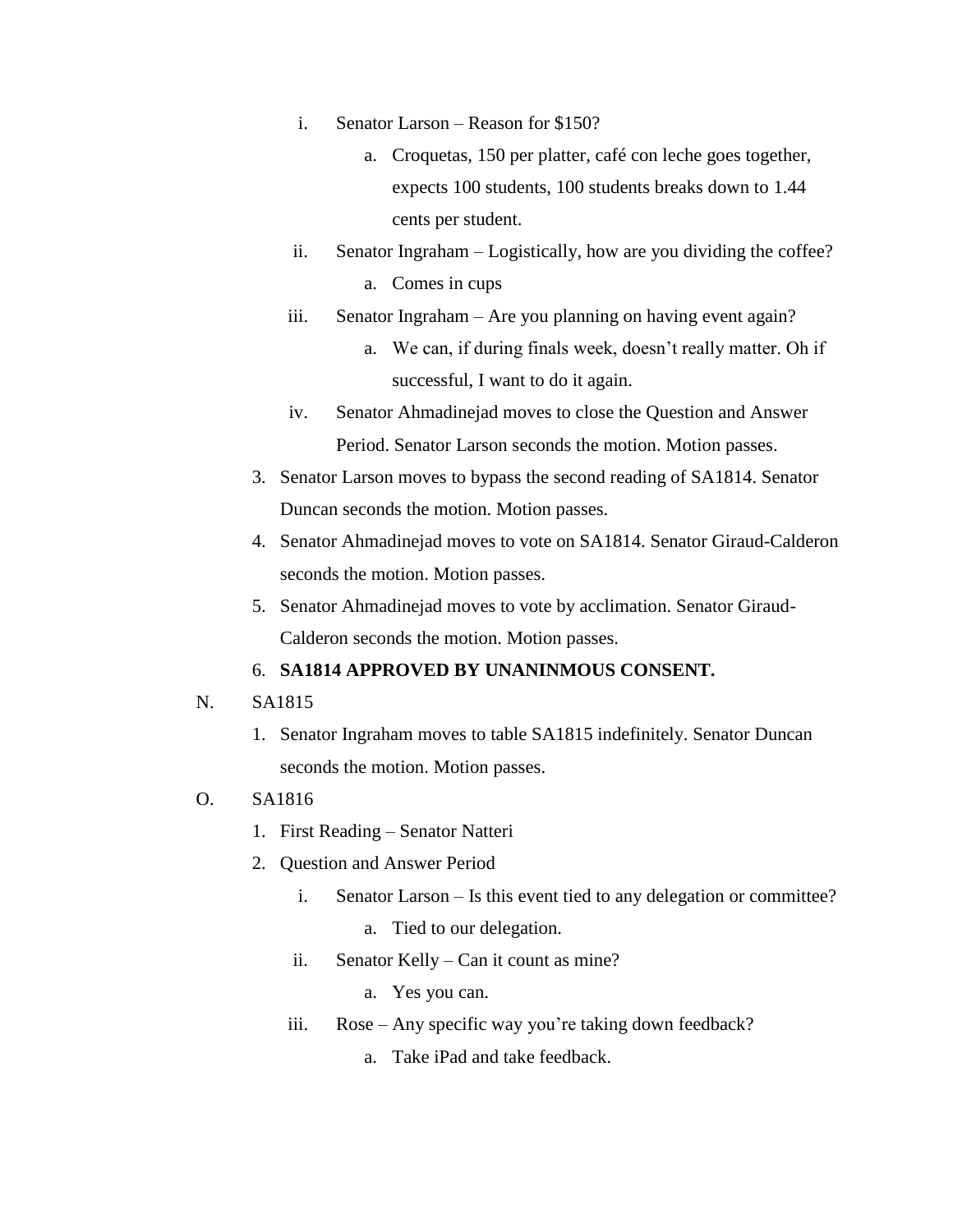- iv. Senator Duncan moves to close Question & Answer Period. Senator Matas seconds the motion. Motion passes.
- 3. Senator Kelly moves to bypass the second reading of SA1816. Senator Duncan seconds the motion. Motion passes.
- 4. Senator Larson moves to vote on SA1816. Senator Duncan seconds the motion. Motion passes.
- 5. Senator Larson moves to vote by acclamation. Senator Matas seconds the motion. Motion passes.

# **6. SA1816 APPROVED BY UNANINOUS CONSENT**

# P. SA1817

- 1. First Reading Senator Ahmadinejad
- 2. Question and Answer Period
	- i. Chair grants speaking privileges to SGC-MMC President, Sabrina Rosell.
	- ii. Senator Ingraham Budget breakdown of the \$800?
		- a. Ben and Jerrys cost 700 hours for 2 hours for 150 students.
		- b. Set-up and clean-up cost 150.
		- c. It brings graduate students out.
		- d. Increased from 20 to 150-200 students, we have to ask students to leave now because we run out ice cream.
- 3. Senator Kelly moves to close Question and Answer Period. Senator Rodriguez seconds the motion. Motion passes.
- 4. Senator Larson moves to bypass the second reading of SA1817. Senator Matas seconds the motion. Motion passes.
- 5. Senaot Larson moves to vote on SA1817. Senator Giraud-Calderon seconds the motion. Motion passes.
- 6. Senator Larson moves to vote by acclamation. Senator Natteri seconds the motion. Motion passes.

# 7. **SA1817 APPROVED BY UNANIMOUS CONSENT.**

- Q. Confirmation of the Graduate Student Secretary Angel Algarin
	- 1. Angel Algarin Presentation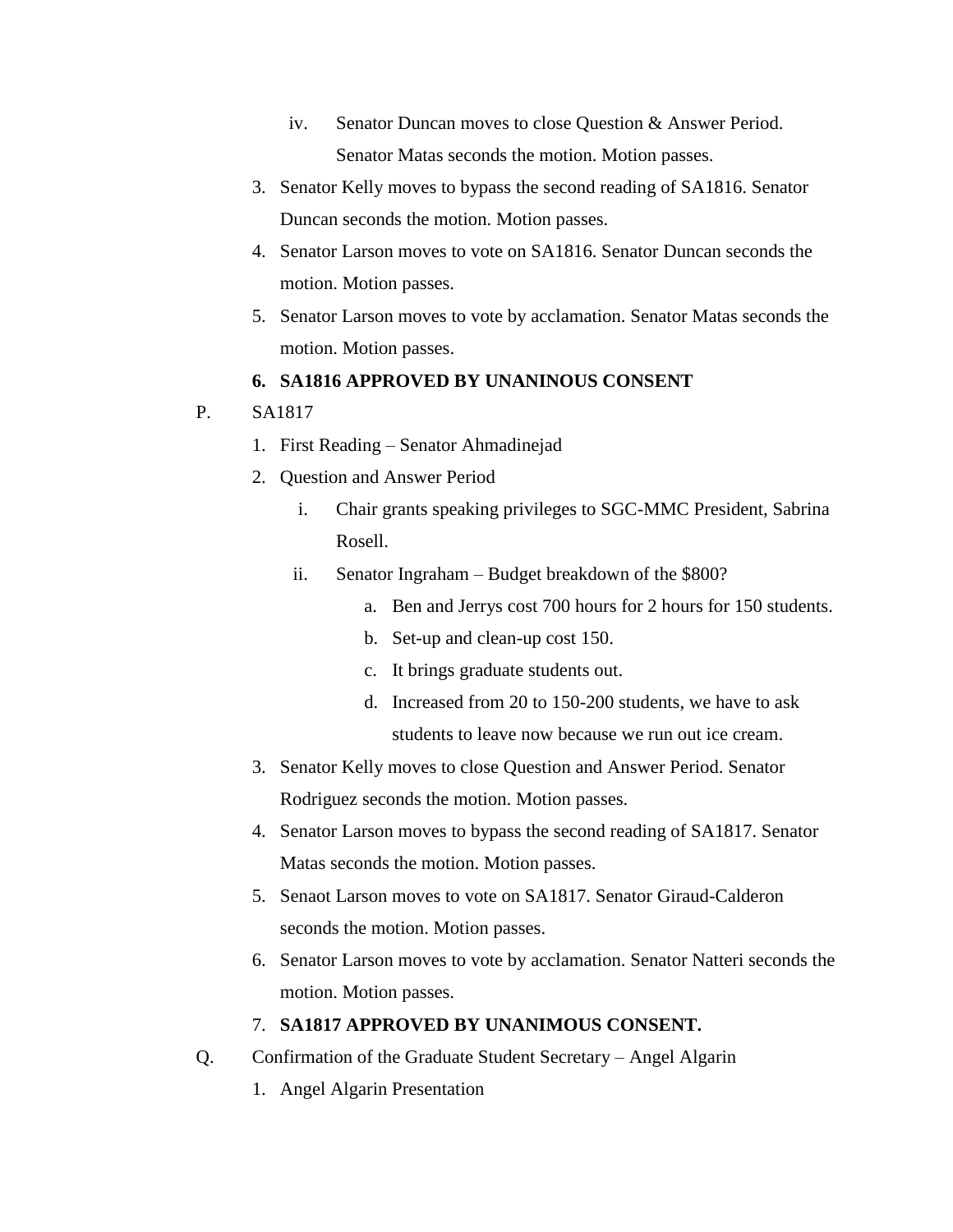# 2. Question and Answer Period

- i. Senator Samuel Hernandez moves to close Question and Answer Period. Senator Larson seconds the motion. Motion passes.
- 3. Senator Lampru moves to vote on the confirmation of the Graduate

Student Secretary. Senator Larson seconds the motion. Motion passes.

|                        |                | CONFIRMATION OF THE GRADUATE STUDENT SECRETARY |             |
|------------------------|----------------|------------------------------------------------|-------------|
| Ahmadinejad            | Mitra          | $\mathbf{P}$                                   | Y           |
| Alpert                 | <b>Stacey</b>  | $\mathbf{P}$                                   | Y           |
| Aquino                 | <b>Brandon</b> | $\mathbf{P}$                                   | Y           |
| Arzola                 | Alejandro      | $\mathbf{P}$                                   | Y           |
| <b>Batista</b>         | <b>Betsy</b>   | A                                              |             |
| Beltran                | Daniel         | $\mathbf{P}$                                   | Y           |
| Chatman                | Jordan         | $\mathbf{P}$                                   | Y           |
| De Leon                | Danny          | ${\bf P}$                                      | Y           |
| Duncan                 | Dustin         | $\mathbf{P}$                                   | Y           |
| <b>Giraud Calderon</b> | Waleskis       | ${\bf P}$                                      | Y           |
| Hernandez              | Dianelis       | A                                              |             |
| Hernandez              | Samuel         | $\mathbf{P}$                                   | Y           |
| Holden                 | Trevor         | P                                              | Y           |
| Ingraham               | Rose           | $\mathbf{P}$                                   | Y           |
| Jethani                | Jai            | $\mathbf{P}$                                   | Y           |
| Khan                   | Jam            | $\mathbf{P}$                                   | Y           |
| Kelly                  | Charles        | $\overline{P}$                                 | Y           |
| Lampru                 | Dimitri        | $\mathbf{P}$                                   | Y           |
| Larson                 | Victoria       | $\overline{P}$                                 | Y           |
| Lee                    | Constance      | A                                              |             |
| Matas                  | Nadine         | $\overline{P}$                                 | Y           |
| Natteri                | Ariadna        | P                                              | Y           |
| Passalacqua            | Antonia        | A                                              |             |
| Pryor                  | LeChara        | $\mathbf{P}$                                   | Y           |
| Raudales               | Amelia         | ${\bf P}$                                      | Y           |
| Rivero                 | Carlos         | $\mathbf{P}$                                   | Y           |
| Rodriguez              | Melanie        | $\mathbf{P}$                                   | Y           |
| Sanchez                | Rebecca        | A                                              |             |
| Santos                 | Samuel         | $\mathbf{P}$                                   | Y           |
| Simpson                | Tidjan         | $\mathbf{P}$                                   | Y           |
| Spencer                | Jessica        | ${\bf P}$                                      | Y           |
| Suarez                 | Luis           | $\mathbf{P}$                                   | $\mathbf Y$ |
| Vera                   | Bertha         | A                                              |             |
| Vulcain                | Dylan          | $\mathbf{P}$                                   | Y           |
| Zahedi                 | Leila          | A                                              |             |
|                        |                | $28 - 0 - 0$                                   |             |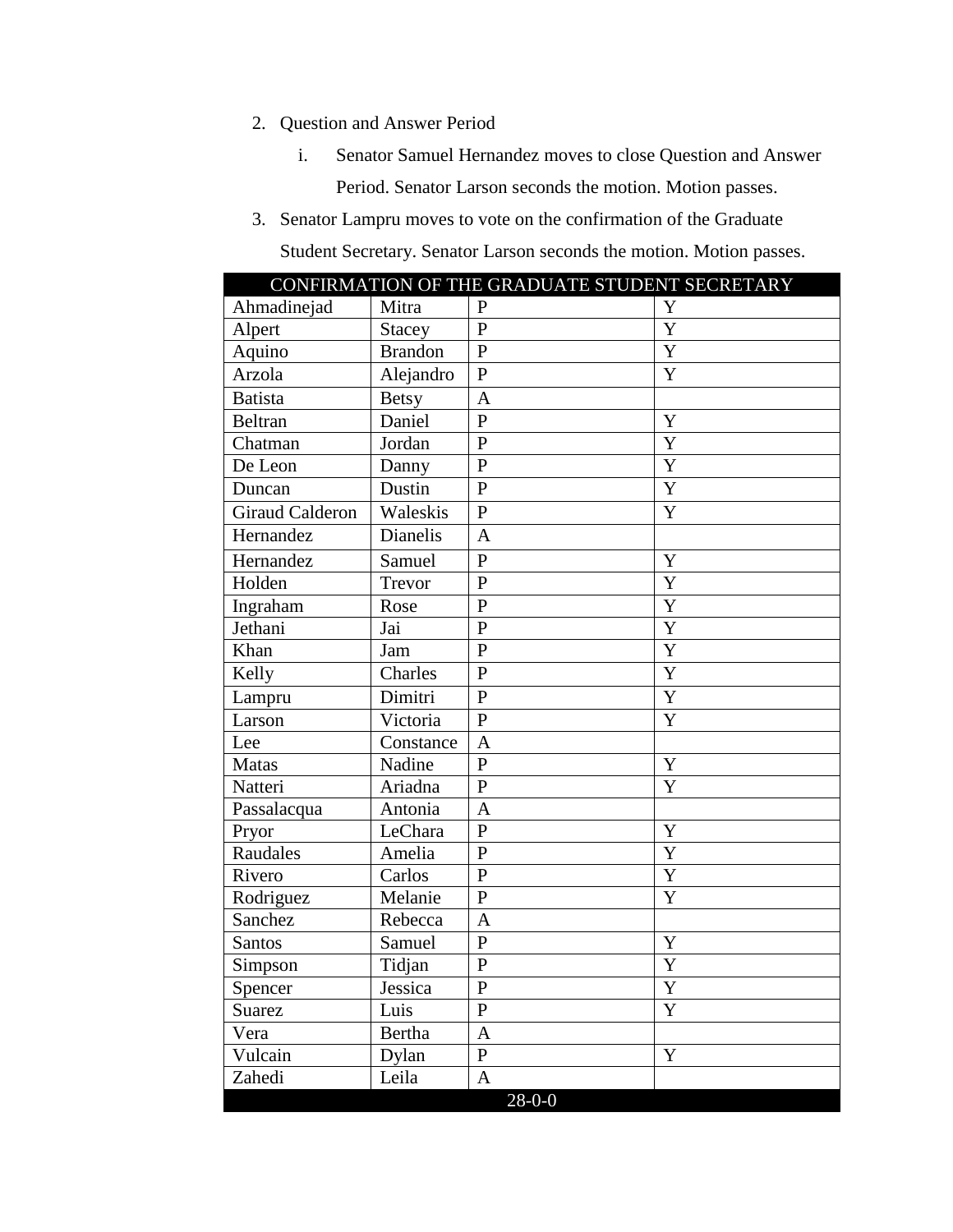# **4. Angel Algarin confirmed as the Graduate Student Secretary.**

- R. Confirmation of the Secretary of Veteran Affairs Samuel Grossman
	- 1. Samuel Grossman Presentation
	- 2. Question and Answer Period
		- i. Senator Duncan moves to close Question and Answer Period. Senator Rivero seconds the motion. Motion passes.
	- 3. Senator Lampru moves to vote on the confirmation of the Secretary of

Veteran Affairs. Senator Rivero seconds the motion. Motion passes.

| CONFIRMATION OF THE SECRETARY OF VETERAN AFFAIRS |                |                |                       |  |
|--------------------------------------------------|----------------|----------------|-----------------------|--|
| Ahmadinejad                                      | Mitra          | $\mathbf{P}$   | Y                     |  |
| Alpert                                           | Stacey         | $\mathbf{P}$   | Y                     |  |
| Aquino                                           | <b>Brandon</b> | $\overline{P}$ | Y                     |  |
| Arzola                                           | Alejandro      | $\overline{P}$ | Y                     |  |
| <b>Batista</b>                                   | <b>Betsy</b>   | A              |                       |  |
| <b>Beltran</b>                                   | Daniel         | $\overline{P}$ | Y                     |  |
| Chatman                                          | Jordan         | $\overline{P}$ | $\overline{Y}$        |  |
| De Leon                                          | Danny          | $\overline{P}$ | Y                     |  |
| Duncan                                           | Dustin         | $\mathbf{P}$   | Y                     |  |
| <b>Giraud Calderon</b>                           | Waleskis       | $\overline{P}$ | Y                     |  |
| Hernandez                                        | Dianelis       | $\mathbf{A}$   |                       |  |
| Hernandez                                        | Samuel         | $\overline{P}$ | Y                     |  |
| Holden                                           | Trevor         | $\overline{P}$ | Y                     |  |
| Ingraham                                         | Rose           | $\overline{P}$ | Y                     |  |
| Jethani                                          | Jai            | $\overline{P}$ | $\overline{\text{Y}}$ |  |
| Khan                                             | Jam            | $\overline{P}$ | Y                     |  |
| Kelly                                            | Charles        | $\overline{P}$ | Y                     |  |
| Lampru                                           | Dimitri        | $\mathbf{P}$   | Y                     |  |
| Larson                                           | Victoria       | $\overline{P}$ | Y                     |  |
| Lee                                              | Constance      | $\overline{A}$ |                       |  |
| Matas                                            | Nadine         | $\overline{P}$ | Y                     |  |
| Natteri                                          | Ariadna        | $\mathbf{P}$   | Y                     |  |
| Passalacqua                                      | Antonia        | A              |                       |  |
| Pryor                                            | LeChara        | $\overline{P}$ | Y                     |  |
| Raudales                                         | Amelia         | $\mathbf{P}$   | Y                     |  |
| Rivero                                           | Carlos         | $\mathbf{P}$   | Y                     |  |
| Rodriguez                                        | Melanie        | $\mathbf{P}$   | Y                     |  |
| Sanchez                                          | Rebecca        | $\overline{A}$ |                       |  |
| <b>Santos</b>                                    | Samuel         | $\overline{P}$ | Y                     |  |
| Simpson                                          | Tidjan         | $\mathbf{P}$   | Y                     |  |
| Spencer                                          | Jessica        | $\mathbf{P}$   | Y                     |  |
| Suarez                                           | Luis           | $\overline{P}$ | $\overline{Y}$        |  |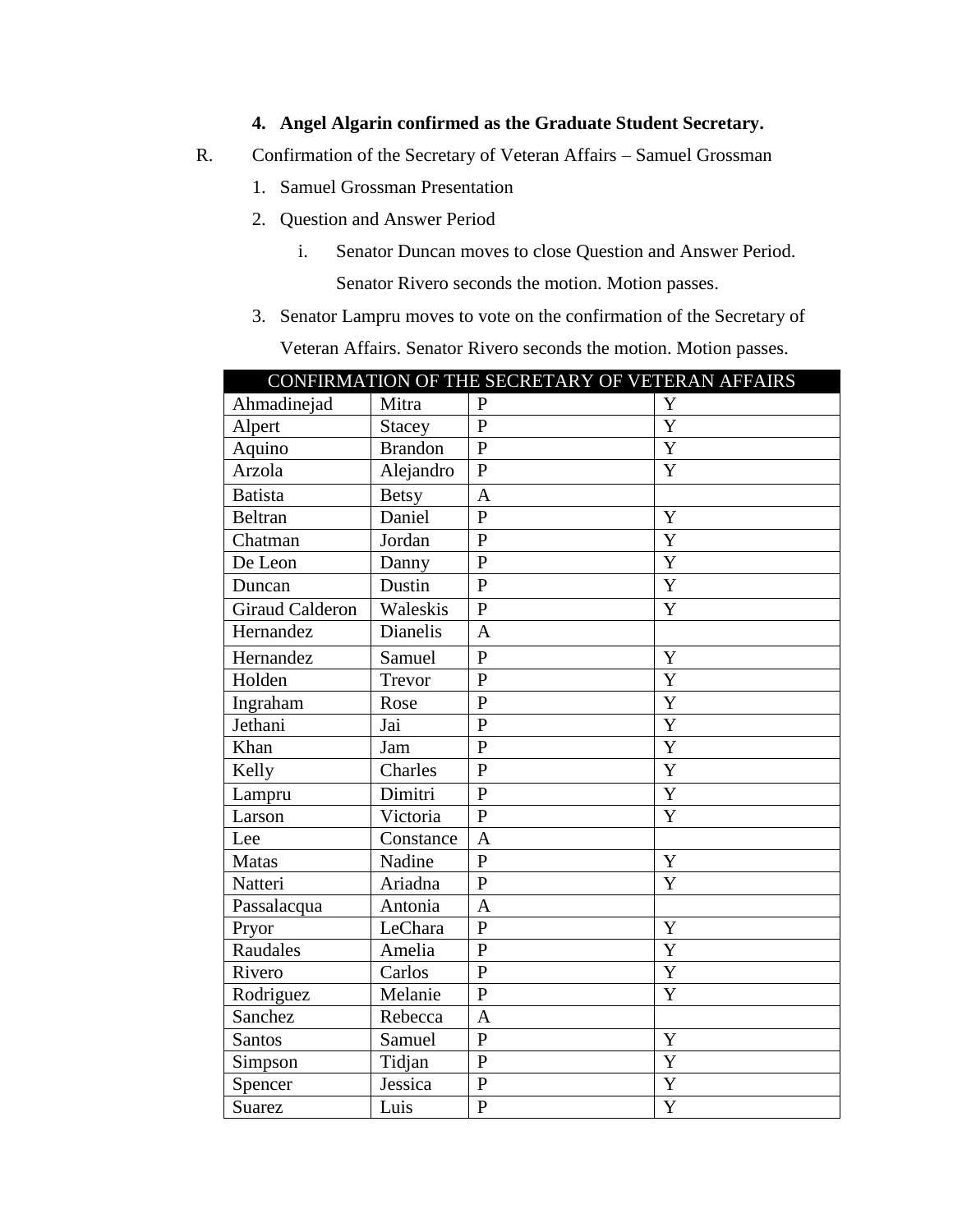| Vera    | Bertha |              |  |
|---------|--------|--------------|--|
| Vulcain | Dylan  |              |  |
| Zahedi  | Leila  | A            |  |
|         |        | $28 - 0 - 0$ |  |

# **4. Samuel Grossman confirmed as the Secretary of Veteran Affairs.**

## XII. Committee Reports

- A. Finance Committee
	- 1. Rejected application due to them being graduate students.
	- 2. Two applications were canceled.
	- 3. Will be voting on more appropriations after Senate in a meeting.
	- 4. If you have any questions, please contact [sga.financecom@gmail.com](mailto:sga.financecom@gmail.com)
- B. Rules, Legislation & Judiciary Committee
	- 1. Send legislation to their committee for review before last Senate meeting.
	- 2. If you have any questions, please contact  $sga.rli$  committee @gmail.com
- C. Operational Review Committee
	- 1. Meeting next week.
	- 2. If you have any questions, please contact, [Fiusga.orc@gmail.com](mailto:Fiusga.orc@gmail.com)
- D. Student Advocacy Committee
	- 1. Self-care event during Recharge in GC on 11/28 6-9PM.
	- 2. We tabled and got lots of suggestions.
	- 3. If you have any questions, please contact [SGA.sacommittee@gmail.com](mailto:SGA.sacommittee@gmail.com)
- E. Internal Affairs Committee
	- 1. Please send in your Senator reports if you haven't
	- 2. If you have any questions, please contact [SGA.IACommittee@gmail.com](mailto:SGA.IACommittee@gmail.com)
- F. Graduate and Professional Student Committee
	- 1. Change in stipend letters, making progress, will be meeting with UGS
	- 2. Allocating funds for 131 students.
	- 3. If you have any questions, please contact [GPSC@fiu.edu](mailto:GPSC@fiu.edu)

# XIII. Executive Board Reports

- A. Speaker of the Senate
	- 1. If you have any questions, please email [sgaspeaker@fiu.edu](mailto:sgaspeaker@fiu.edu)
- B. Speaker Pro Tempore of the Senate